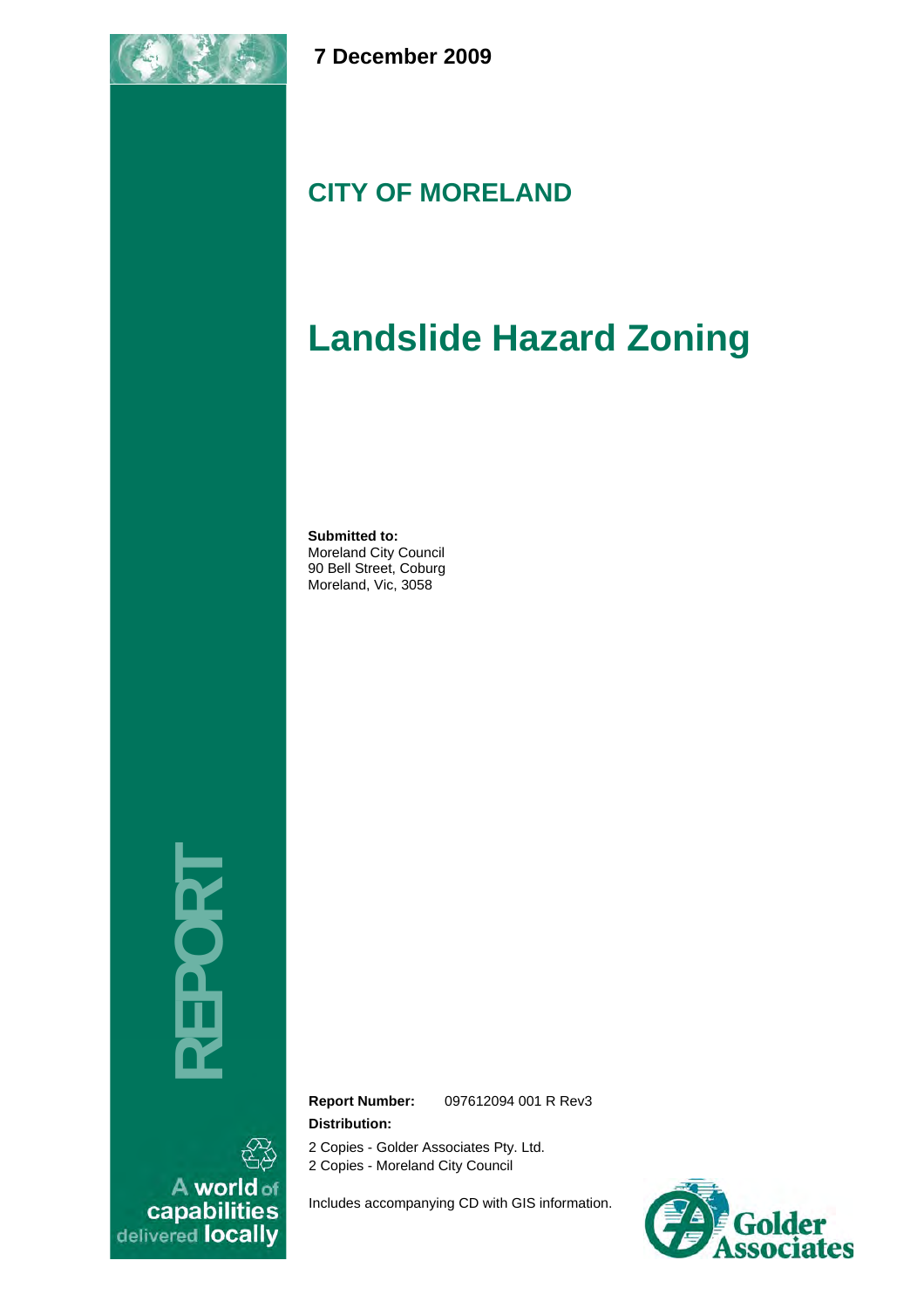

# LANDSLIDE HAZARD ZONING

# **Table of Contents**

| 1.0 |       |                                                                                           |      |  |
|-----|-------|-------------------------------------------------------------------------------------------|------|--|
| 2.0 |       |                                                                                           |      |  |
| 3.0 |       |                                                                                           |      |  |
|     | 3.1   |                                                                                           |      |  |
|     | 3.2   |                                                                                           |      |  |
|     | 3.3   |                                                                                           |      |  |
| 4.0 |       |                                                                                           |      |  |
|     | 4.1   |                                                                                           |      |  |
|     | 4.2   |                                                                                           |      |  |
| 5.0 |       |                                                                                           |      |  |
| 6.0 |       |                                                                                           |      |  |
|     | 6.1   |                                                                                           |      |  |
|     | 6.2   |                                                                                           |      |  |
|     | 6.3   |                                                                                           |      |  |
| 7.0 |       |                                                                                           |      |  |
|     | 7.1   |                                                                                           |      |  |
|     | 7.2   |                                                                                           |      |  |
| 8.0 |       |                                                                                           |      |  |
|     | 8.1   |                                                                                           |      |  |
|     | 8.2   | Planning and Development Controls for Sites Zoned as Hazard Level 2 with Respect to Slope |      |  |
|     | 8.2.1 |                                                                                           |      |  |
|     | 8.2.2 |                                                                                           | . 14 |  |
|     | 8.3   | Planning and Development Controls for Sites Zoned as Hazard Level 1 with Respect to Slope |      |  |
|     | 8.3.1 |                                                                                           |      |  |
|     | 8.3.2 |                                                                                           |      |  |
| 9.0 |       |                                                                                           |      |  |
|     |       |                                                                                           |      |  |
|     | 10.1  |                                                                                           |      |  |
|     | 10.2  |                                                                                           |      |  |

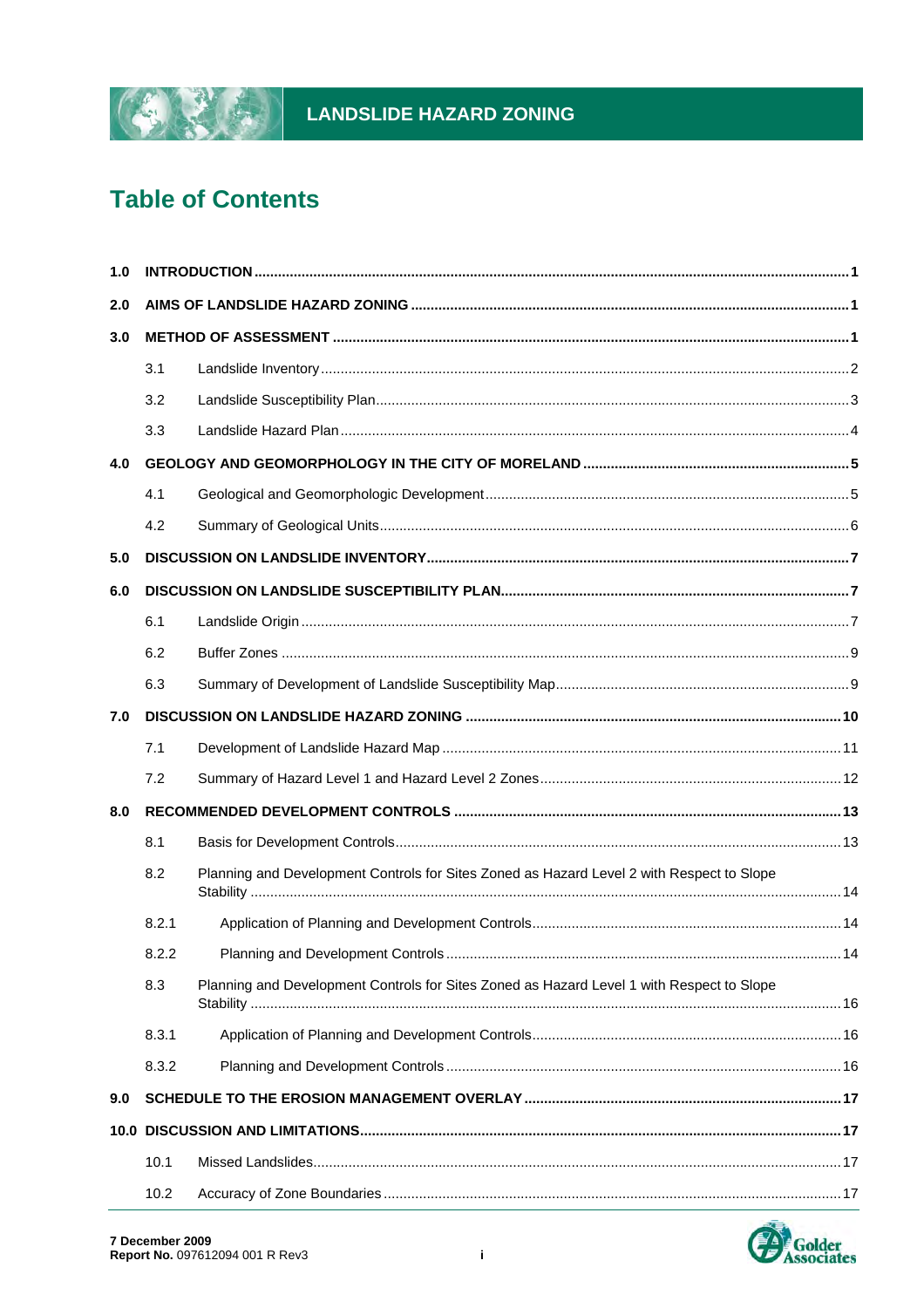

# **LANDSLIDE HAZARD ZONING**

#### **TABLES**

#### **APPENDICES**

**APPENDIX A** City of Moreland Landslide Inventory

**APPENDIX B** Landslide Susceptibility Maps

**APPENDIX C** Landslide Hazard Maps

**APPENDIX D** Example Schedule to the EMO

**APPENDIX E** Australian Geo Guides

**APPENDIX F** Summary of Planning and Development Controls

**APPENDIX G** Example of Landslide Checklist

**APPENDIX H** Appendix C to Practice Note Guidelines for Landslide Risk Management

**APPENDIX I** Limitations

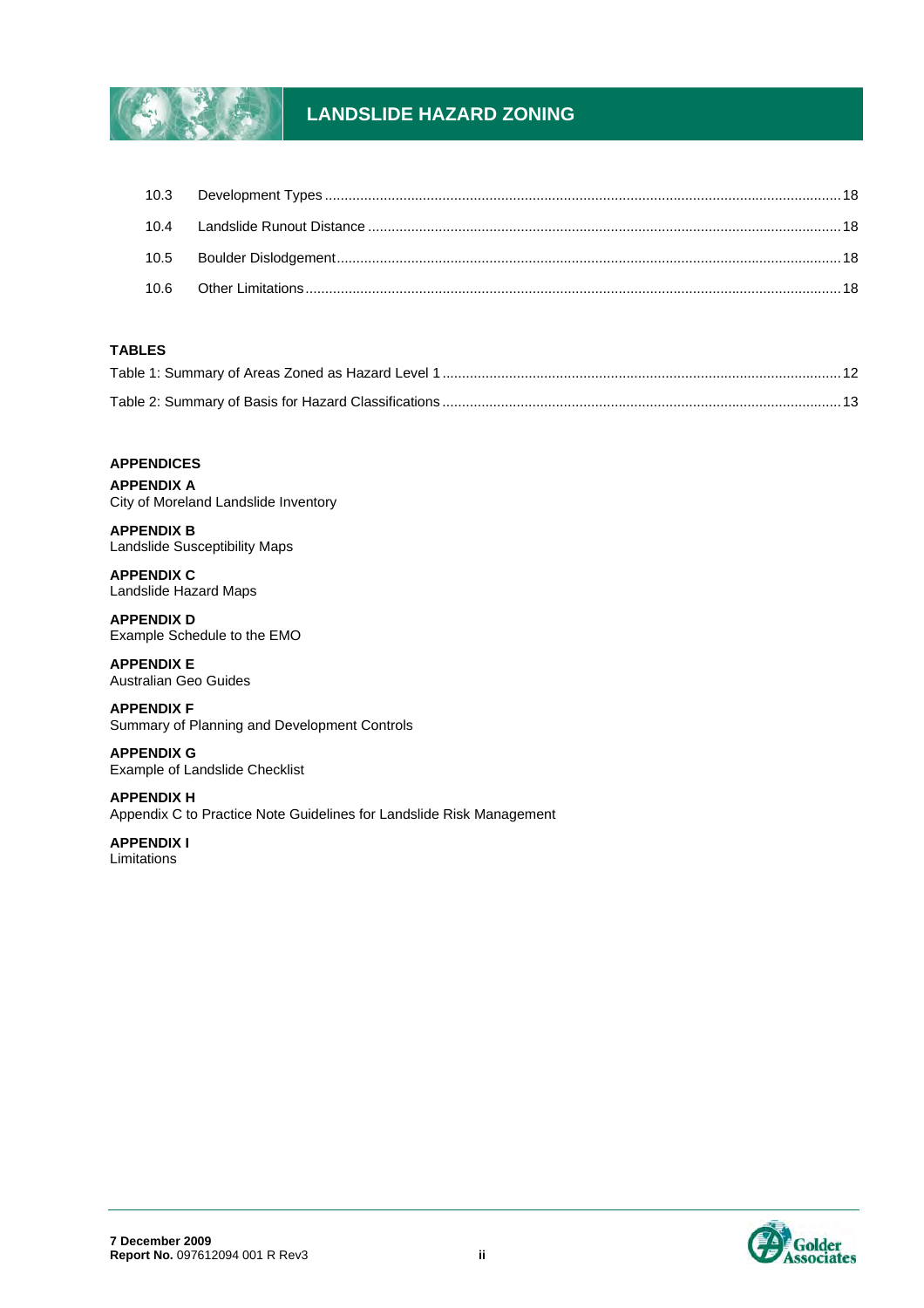

# **1.0 INTRODUCTION**

Moreland City Council has engaged Golder Associates Pty. Ltd. (Golder Associates) to undertake landslide hazard zoning within the City of Moreland. This work was authorised in a purchase order from Moreland City Council dated 31 July 2009 (Ref: 132640) in response to our proposal dated 24 July 2009 (Ref: P97613182 Rev 4). The landslide hazard zoning was undertaken in general accordance with the guidelines presented in the Australian Geomechanics Society<sup>1</sup> Guidelines for Landslide Risk Management, 2007 (AGS 2007a).

# **2.0 AIMS OF LANDSLIDE HAZARD ZONING**

The aims of the landslide hazard zoning are as follows:

- To undertake a review of known slope instability within the City of Moreland.
- To identify areas within the City of Moreland that may be susceptible to landslide.
- To undertake a landslide hazard assessment and produce a landslide hazard map for the City of Moreland. This is to be provided in GIS format.
- To discuss implications of the landslide hazard map and provide advice on planning and development controls that may be suitable for the various zones identified on the map.

We understand that the Moreland City Council propose to use the results of this study to produce an Erosion Management Overlay (EMO) and associated schedule to the overlay. A further objective is to review and provide advice on suitable wording of a schedule to the EMO.

# **3.0 METHOD OF ASSESSMENT**

There are a number of stages to the Moreland City Council Landslide Hazard assessment. The procedure followed for the assessment was in general accordance with AGS 2007. In particular, the methods outlined in part (a) of this document (AGS 2007a), the *Guideline for Landslide Susceptibility, Hazard and Risk Zoning for Land Use Planning* were applied.

Stage 1 – Attend kick off meeting with strategic planners from Moreland City Council. This meeting was attended by Dr. Chris Haberfield and Mr. Darren Paul of Golder Associates on 14 July 2009.

Stage 2 – Develop a landslide inventory for the City of Moreland. This is essentially a data base within which relevant known landslides and their attributes are recorded. The locations of landslides, including areas remote from the landslide (run out distances) are plotted on a landslide inventory map.

Stage 3 – Visit areas assessed as susceptible to landslide and undertake geomorphological and geological mapping. During this stage, characteristics of existing landslides are described and areas in which future landslides could occur are assessed. These recorded attributes are added to the landslide inventory.

Stage 4 – Develop a landslide susceptibility plan. This uses the information in the landslide inventory to identify areas with common attributes that could be susceptible to landslide. Attributes common to the known landslides such as underlying geology and slope angle are established in order to assess susceptibility.

Stage 5 – Develop a landslide hazard map. This further builds upon the landslide susceptibility plan to include information relating to the estimated frequency and intensity of landslides. The map is presented in a GIS based format.

-



<sup>&</sup>lt;sup>1</sup>Journal of the Australian Geomechanics Society, Vol. 42 No 1, March 2007.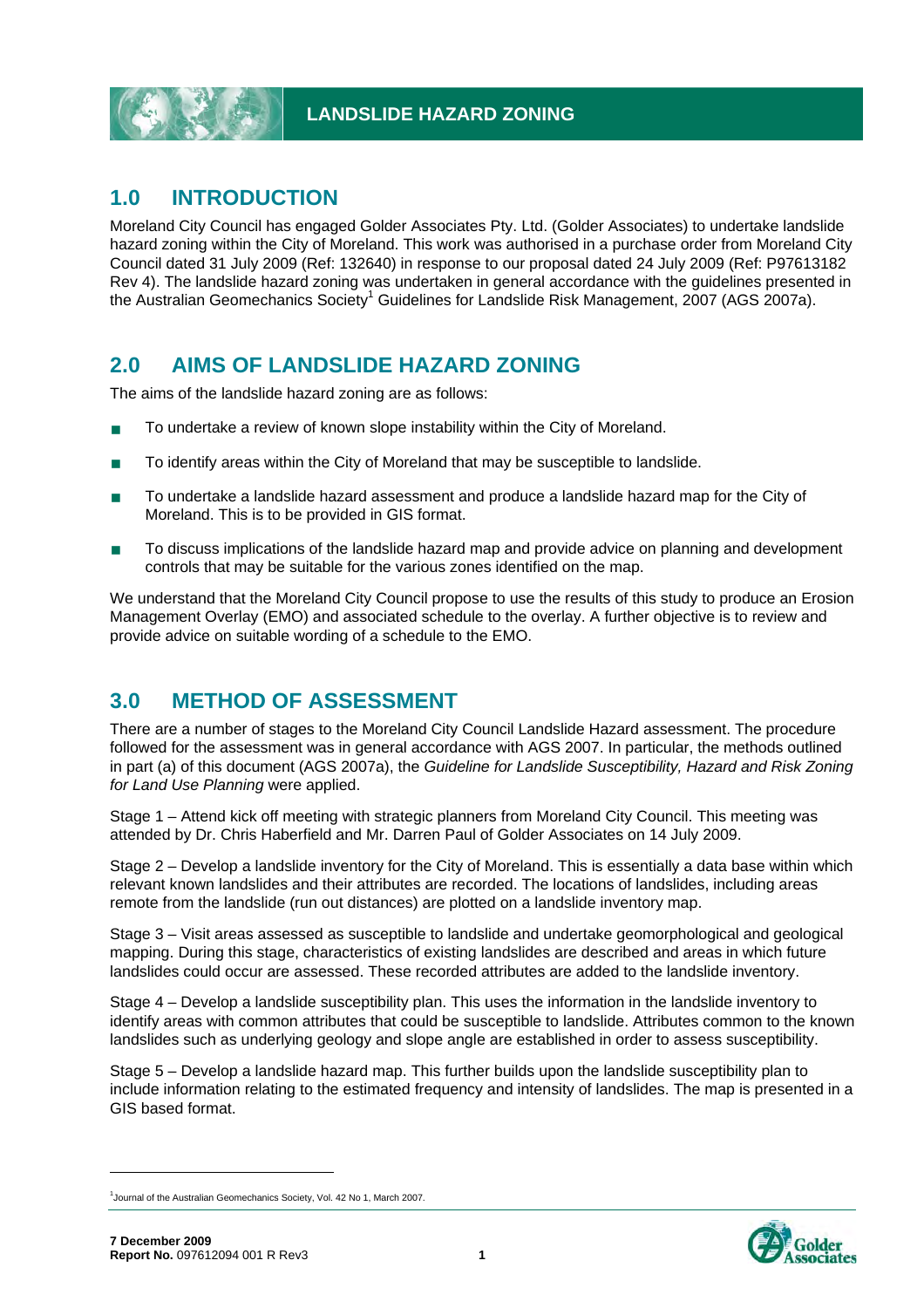

Stage 6 – Present a report which discusses the basis for the landslide hazard zoning and which discusses planning and development implications for each of the landslide zones identified.

The method by which each of these stages was undertaken is set out below.

# **3.1 Landslide Inventory**

A search of both publically available data and Golder Associates internal records was undertaken to identify previous landslide activity within the City of Moreland. Known information on each landslide was recorded in the inventory. The data recorded in the landslide inventory is contained on the attached CD and locations of the recorded landslides shown in Appendix A. The following sources of information were consulted.

#### **Aerial Photography**

A senior engineering geologist from Golder Associates visited the Department of Primary Industries Aerial Photography Archive in Laverton. Original stereo copies of aerial photographs of the City of Moreland were observed using a stereographic viewer. Potential landslides observed in the aerial photographs were transcribed on to base plans and relevant information recorded in the landslide inventory. The following sets of aerial photographic information covering all of the City of Moreland were assessed:

- Project 7822-1, Standard Mapsheet Photography, January 1985. Runs 13 to 17.
- Project 7822N12, Outer Ring Road North Project, April 1988. Run 5.
- Project 7822N10, Outer Ring Road Project, October 1987, Run 1.
- Project 1992, Upfield Line Project, May 1988, Run 1.

#### **Golder Associates Records**

Golder Associates has been providing geotechnical services within Melbourne for the past 40 years. A search of our archives was undertaken as a means of identifying previous landslide activity within the City of Moreland. Two projects relevant to the current study were reviewed:

- A slope stability assessment undertaken in Devereaux Street, Oak Park.
- A slope stability assessment undertaken along the banks of the Moonee Ponds Creek in Oak Park.

#### **Published Volumes**

A paper discussing known landslides in Melbourne is included in the Engineering Geology of Melbourne (Balkema, 1992), Wilson, R.A., *Slope Stability*. This includes a map of the Melbourne area within which known landslides are marked. We note that there are no known landslides marked within the City of Moreland.

#### **Site Walkover Survey**

Sites identified in the aerial photographs that appeared to be past landslides or areas potentially prone to landslide were visited by a senior engineering geologist from Golder Associates. Observations pertaining to the following were made:

 Geomorphology, including type and shape of landslide and slope angles. A hand held GPS unit was used to record feature locations and a hand held inclinometer used to measure slope angles.

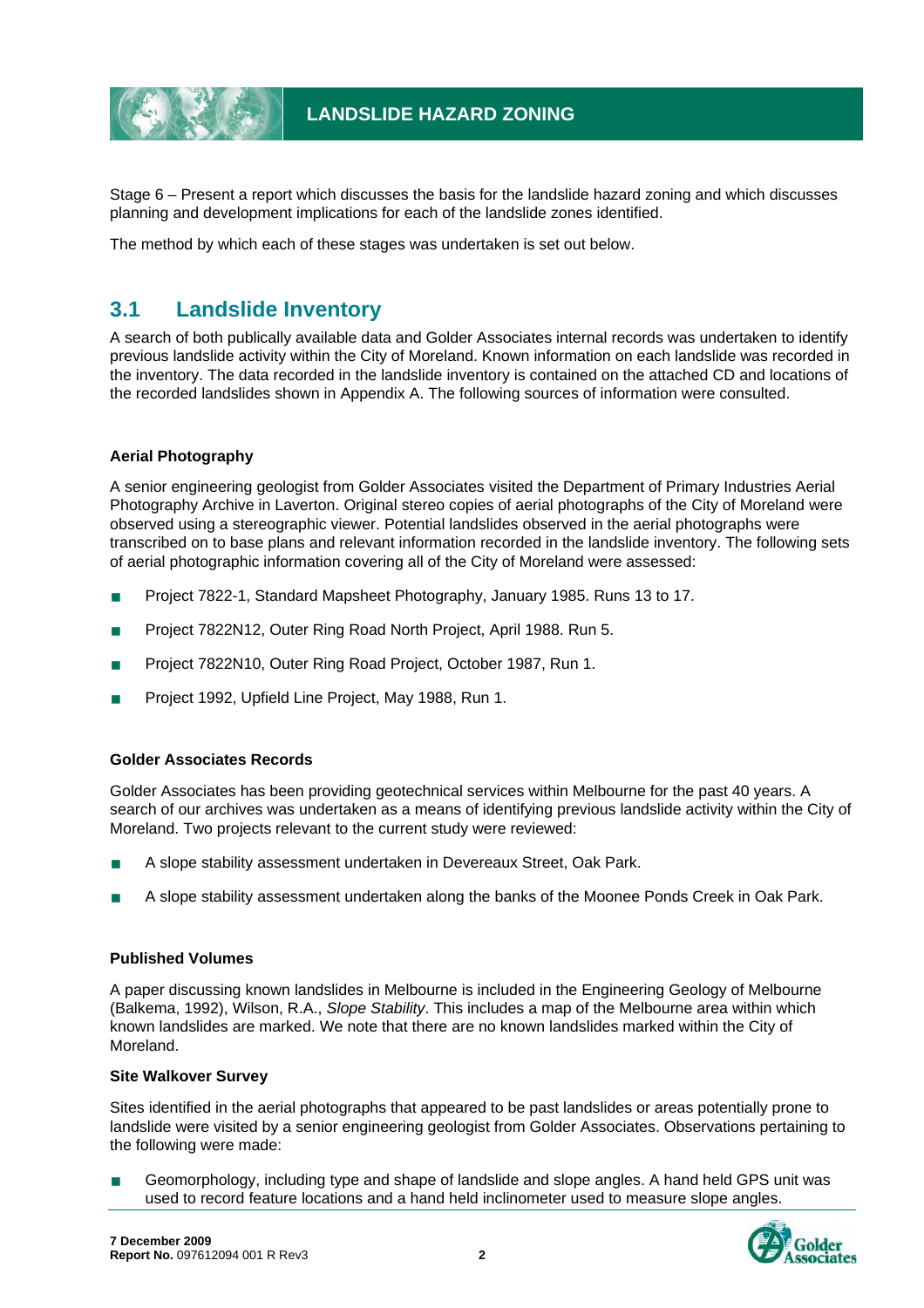

- Likely trigger mechanism for landsliding and indicative recurrence interval of the trigger mechanism.
- Underlying geology.
- Likely run out distances of the landslide.
- Indications for ongoing or future movement.

#### **Future Development of the Landslide Inventory**

The landslide inventory has been developed in database format which has been included on the accompanying GIS package. The locations of the landslides in the database are referenced within the GIS package. The fields within the database have been adopted from recommendations presented in AGS 2007. It is intended that the landslide inventory will be developed further as future landslides occur or as additional landslides are documented. It is unlikely that this study has identified all incidences of slope instability within the City of Moreland.

# **3.2 Landslide Susceptibility Plan**

A landslide susceptibility plan was produced. This plan identifies all areas within the City of Moreland where we consider it possible, based on the underlying geology and slope angle for landslides to occur. For each geological material indicated on geological maps to underlie the City of Moreland, a slope angle was estimated below which we consider the likelihood of landslide to be *rare or barely credible<sup>2</sup>* . Information used to assess this limiting slope angle was obtained from a variety of sources as outlined below. The susceptibility plan is based on two key assumptions:

- **Areas which have experienced landsliding in the past could experience landsliding in the future, and;**
- **Areas with similar topography, geology and geomorphology as the areas which have experienced** landsliding in the past could experience landsliding in the future.

We note that the landslide susceptibility plan could form the basis of an Erosion Management Overlay (EMO).

#### **Geology in the City of Moreland**

The 1:63,360 geological map of Melbourne indicates the geological materials inferred to underlie the City of Moreland. We have digitised and geo-referenced the geological indications on this mapsheet. The attributes of each of the relevant geological units is discussed in further detail below.

-



 $2$  Refer to Appendix H for definition of qualitative terms.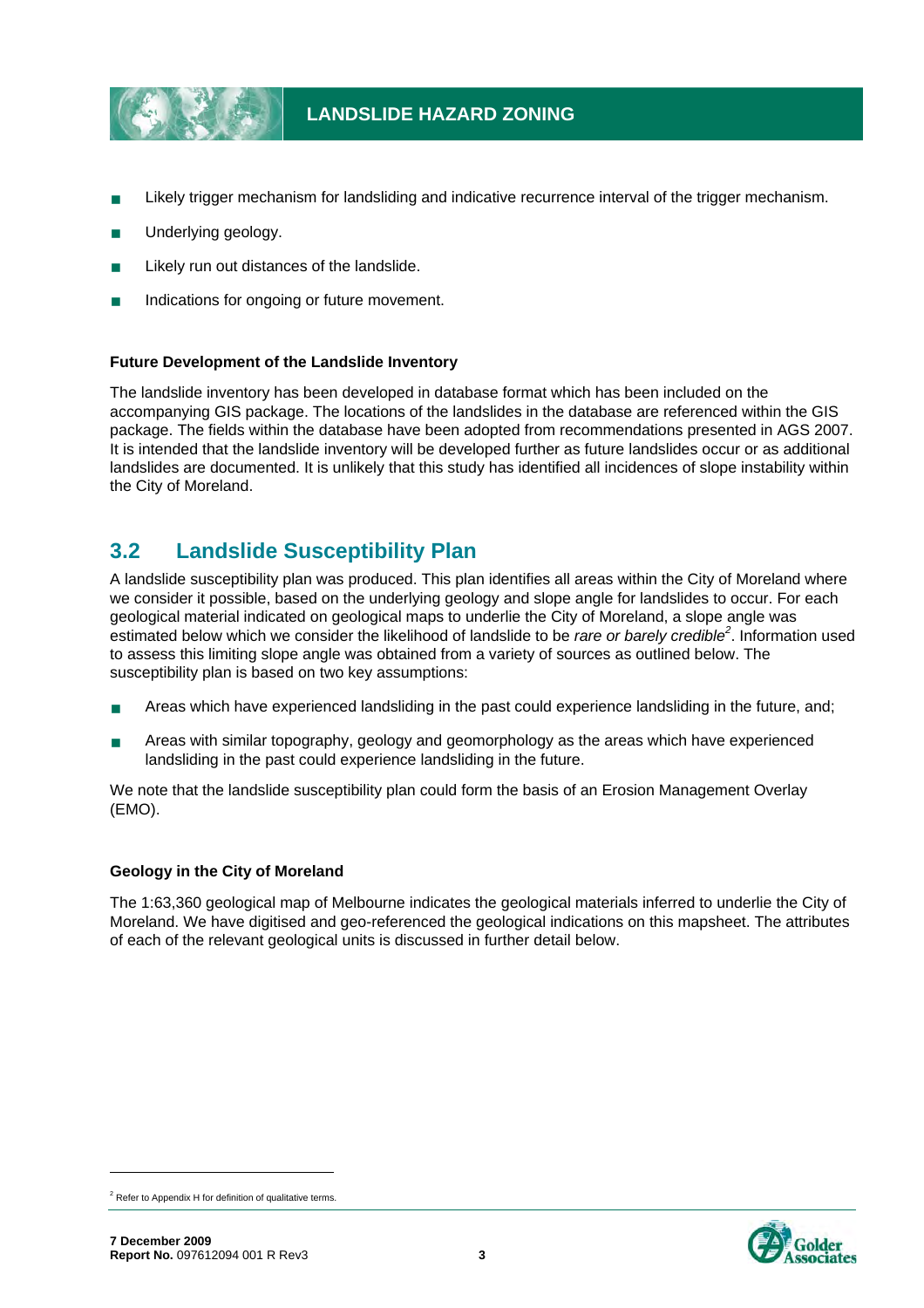

#### **Slope Angle**

Contours at 1 m interval based on photogrammetry were provided to us by the Moreland City Council. These contours were used to assess slope angles. A digital GIS based query was run to group areas according to the prevailing slope angle. The maximum and minimum natural slope angles on the various geological units within the City of Moreland were established. This information provides an indication of the steepest long term slope angles that the ground has naturally adopted in response to trigger mechanisms such as toe erosion by creeks. This information has in turn been used to provide an indication of the slope angle above which the ground could be unstable.

#### **Landslide Inventory**

The inventory of landslides for the City of Moreland indicates various characteristics of the ground within which the landslide has occurred such as slope angle, travel distance, geology and trigger mechanisms. This was used to provide a further indication of the geological and geomorphological characteristics of areas in which landslides have occurred.

#### **Experience from Other Areas of Melbourne**

The geological materials underlying the City of Moreland also underlie other areas of Melbourne. Landslides are known to have occurred in these materials elsewhere in Melbourne. The characteristics of landslides in other areas of Melbourne have been considered in this assessment. In particular, the slope angles at which landslides have occurred on slopes within different geological materials have been assessed.

The landslide susceptibility plan is included in the attached electronic GIS package and presented in Appendix B.

# **3.3 Landslide Hazard Plan**

The landslide susceptibility plan indicates those areas that could feasibly be subject to landslide. The landslide hazard plan refines and further zones the susceptibility plan by considering the frequency and intensity of landslides within susceptible areas. The frequency and intensity were estimated using a variety of techniques as described below.

#### **Assessment of Past Landslide Features**

The 'freshness' (how well defined landslide features are) of existing landslide scars was assessed. Further to this, the likely trigger mechanism (condition(s) that initiated the landslide) was assessed. From this information, an assessment was made of the frequency that similar future landslides could be triggered and the intensity that they might have.

#### **Geomorphologic Evolution**

The geomorphological history of the City of Moreland was reviewed. Landforms such as the creek valleys within Moreland have developed in response to climatic conditions, principally volume and intensity of rainfall and associated flow rate and volume of water in creeks. In relatively recent geological history (past 10,000 years), climatic conditions have been significantly wetter than those prevailing today.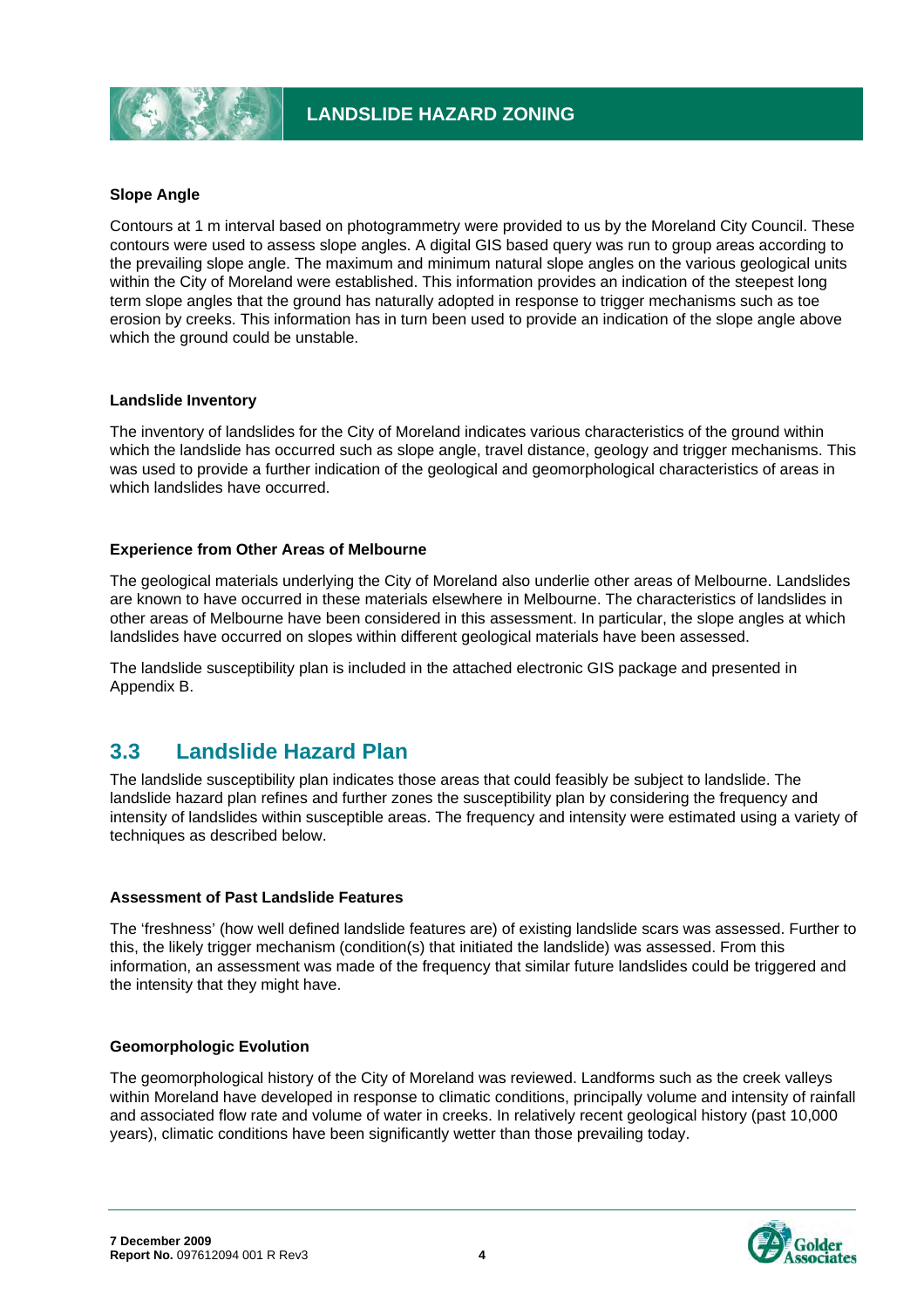

#### **Landslide Inventory**

Features of landslides that provide some indication regarding the frequency of their occurrence have been recorded in the landslide inventory. Identification of the landslide trigger mechanism and an assessment as to the likelihood of recurrence of the trigger mechanism has been made.

The landslide hazard plan is included in the accompanying electronic GIS package.

# **4.0 GEOLOGY AND GEOMORPHOLOGY IN THE CITY OF MORELAND**

# **4.1 Geological and Geomorphologic Development**

An understanding of the geological and geomorphological history within the City of Moreland is a key aspect in assessing potential landslide locations and frequency of occurrence. A brief summary of this history is presented in this section.

The bedrock in the City of Moreland area is comprised of Silurian age (430 to 390 Million years ago) siltstone (Sud) and sandstone. During the Tertiary period (65 to 2 Million years ago, the siltstone was subject to extensive physical and chemical weathering. The physical weathering resulted in the surface of the rock being dissected by streams and rivers, including along the approximate alignments of what are now the Moonee Ponds and Merri Creeks. The chemical weathering caused a change in the mineral composition of the siltstone breaking it down into kaolin type clay.

Volcanic eruptions occurred in the Melbourne area during the Tertiary. Lava flowing from volcanoes north of Melbourne flowed along the creek valleys forming the Older Volcanics deposit  $(T_{\text{vo}})$ . A further period of chemical weathering followed during which the Older Volcanic materials were deeply weathered. Much of this material was reduced to clay during this time.

Sea level rise resulted in shallow marine conditions over the Moreland area and sediments comprising principally sands and clays were deposited over much of the area, infilling the Merri and Moonee Ponds creek valleys. This material is referred to as the Brighton Group  $(T_b)$ . Another period of physical and chemical erosion followed during which the Brighton Group materials were removed in some places. The Merri and Moonee Ponds creek valleys were reformed as sea level dropped and the Brighton Group sands and clays were eroded out.

Further volcanic eruptions occurred in areas to the north of Moreland during the Quaternary period (last 2 million years). The lava from these eruptions flowed along the Moonee Ponds creek (earlier eruption) and the Merri Creek (later eruption). Plains lava flows covered most of the area that is currently the Moreland City Council.

Ice ages in the past 2 million years have induced relatively rapid rises and falls in sea level. During low sea level stands such as the peak of the last ice age about 20,000 years ago, the sea level was about 120 m lower than it is today. At this time, rainfall in Eastern Australia was higher than it is today. Water would have flowed along the Merri and Moonee Ponds Creek far more rapidly and in greater volume than it does at present. This rapid water flow carved the present day creek valleys down through the pre-existing units. The Merri Creek valley was carved adjacent to the previous creek valley, which by this stage had been filled with the hard rock of the Newer Volcanics basalt. As a result, the Merri Creek now defines a geological contact between Silurian Siltstone and Quaternary Age Newer Volcanics Basalt.

During high sea level stands, flow in the creeks probably had less energy. During flooding, alluvial deposits of clay, silt and sand would have been deposited  $(Q<sub>rt</sub>)$ . With continued deepening of the creek valleys, these alluvial deposits remained as higher level alluvial deposits.

As the creeks carved the valleys deeper, relatively frequent landslides would have occurred along the sides of the valleys. The sides of the valley would have steepened by river incision until collapse occurred. Most of

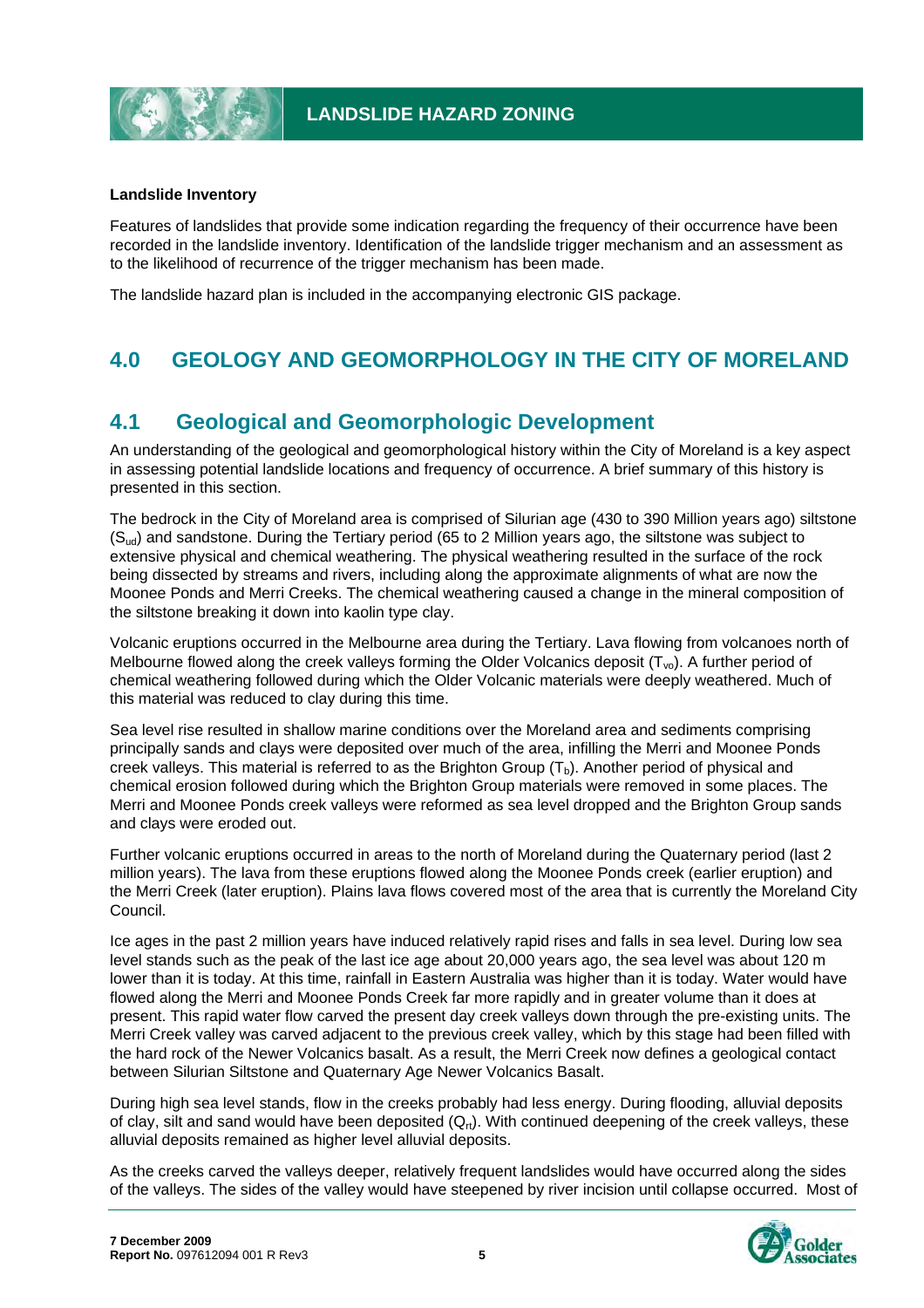

the material that collapsed into the valley would have been removed by the rapid water flow in the creek. However, remnant colluvial deposits  $(Q<sub>rc</sub>)$  remain.

With recent sea level rise (past 10,000 years), the velocity of the flow in the creeks slowed. The rate of slope erosion and frequency of landslides on the sides of the creek reduced and the creek became depositional rather than erosional. With periodic flooding alluvial material comprised of silts, sands and clays was deposited in the vicinity of the creek, producing the alluvial deposits  $(Q_{ra})$ .

# **4.2 Summary of Geological Units**

The following presents a summary of the geological units encountered at the ground surface within the City of Moreland. The distribution of these materials is included as an overlay in the associated electronic GIS package. The information for this overlay is taken from the 1:63,360 Geological Mapsheets of Melbourne and Sunbury published by the Geological Survey of Victoria.

#### **Silurian Age Siltstone (Sud)**

This material forms the bedrock within the area. It is exposed at the surface mainly to the east of Merri Creek. It is a sedimentary rock containing numerous discontinuities including bedding planes and joints. This material has been deeply weathered and is typically clay where encountered near surface. The surface of this unit is uneven, dissected with a series of valleys.

#### **Tertiary Age Older Volcanics (T<sub>vo</sub>)**

This material is encountered in the sides of the Moonee Ponds Creek Valley. It is deeply weathered to a clayey material within which there are corestones (floaters) of weathered basalt rock.

#### **Tertiary Age Brighton Group (Tb)**

The Brighton Group sediments are comprised principally of interbedded dense sands and hard clays in variable proportion. This material has been deeply weathered and has extensive red-brown iron oxide staining and iron concretions. It is exposed mainly along the Moonee Ponds Creek valley.

#### **Quaternary Age Newer Volcanics (Qvn)**

Most of the City of Moreland area has a capping veneer of Quaternary Age Newer Volcanics Basalt. This material is exposed along almost all the length of the Merri Creek Valley. It is also the material encountered at the ground surface over most of the City of Moreland area.

#### Quaternary Age Terrace Alluvium (Q<sub>rt</sub>), Colluvium (Q<sub>c</sub>) and Alluvium (Q<sub>ra</sub>)

These materials are associated with recent valley formation. The sediments are derived from flooding of the creek and from material transported downslope. The composition is variable, comprised of silt, sands and gravels. It may also contain some boulders and cobbles of basalt.

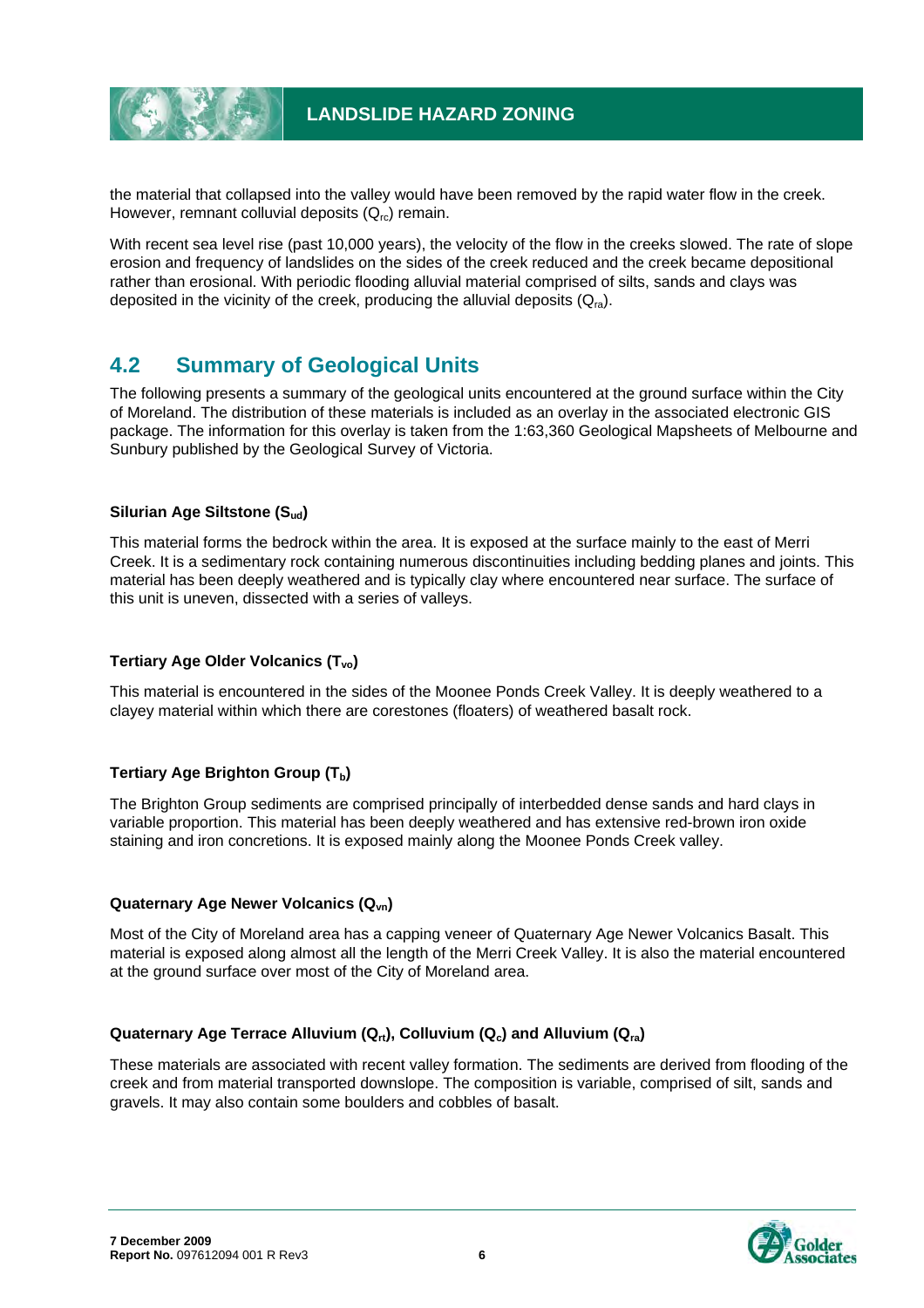# **5.0 DISCUSSION ON LANDSLIDE INVENTORY**

A total of 21 features have been recorded in the landslide inventory. The locations of these features and the data pertaining to them has been included in the associated electronic GIS package and is presented in Appendix A. The following provides a summary of some of the key observations within the landslide directory.

- None of the landslides observed are currently active or appear to have moved very recently (say past 200 years). Almost all of the geomorphologic features identified as landslides are inferred to have occurred during a period of active valley erosion and are probably older than 10,000 years. These features are what could be termed relict landslide scars.
- The only active slope stability hazard observed relates to rockfall from a slope on the banks of the Merri Creek in Fawkner. A catch fence has been installed at the toe of this potentially unstable slope, apparently as a means of mitigating the risk to users of the bicycle path at the toe of the slope.
- In three locations, steep fill batters appear to have formed through material dumped loosely over the banks of the creek. Although no evidence for landslide on these fill batters was observed, we consider them to have marginal stability and to represent landslide hazards.
- There appears to be a relationship between the maximum slope angle on the sides of the creek valleys and the underlying geology.
- None of the landslides observed appear to represent an immediate threat to life and property.
- The trigger mechanism for all of the landslide scars observed is inferred to be erosion and undermining at the base of the creek valley by the Moonee Ponds, Merri and Edgars Creeks. The present day erosion action of these creeks is inferred to be significantly less than what it would have been in the geological past. The Jacana retarding basin now limits flooding along the Moonee Ponds Creek valley. Part of both the Merri Creek and Moonee Ponds Creek have been diverted and flow directed through concrete lined channels. Flow rates are low and there is typically a relatively wide alluvial plain between the creek line itself and residential properties.
- All of the landslides observed are inferred to have occurred prior to human settlement. We note that although erosion by the creeks was previously the primary landslide trigger, new triggers associated with human settlement now exist. For example, poor earthworks practices and poor stormwater drainage/management could induce landsliding.

# **6.0 DISCUSSION ON LANDSLIDE SUSCEPTIBILITY PLAN**

# **6.1 Landslide Origin**

The landslide susceptibility plan identifies the slope angle at which we consider landslide to be feasible on the various different geology types within the City of Moreland. The following outlines the basis for our selection of these slope angles (as measured from the horizontal) on each type of surface geology identified in the City of Moreland.

**Sud - Silurian Siltstone** - Within the creek valleys, Silurian Siltstone slopes of up to about 85 degrees were observed. The shallowest observed slope angle in Silurian Siltstone, in a location where the siltstone has been eroded through the action of a creek and inferred to have slumped, is 16°. The landslide in Silurian Siltstone that appears to be the most recent (de Chene Avenue) has regressed to a slope angle of about 16°.

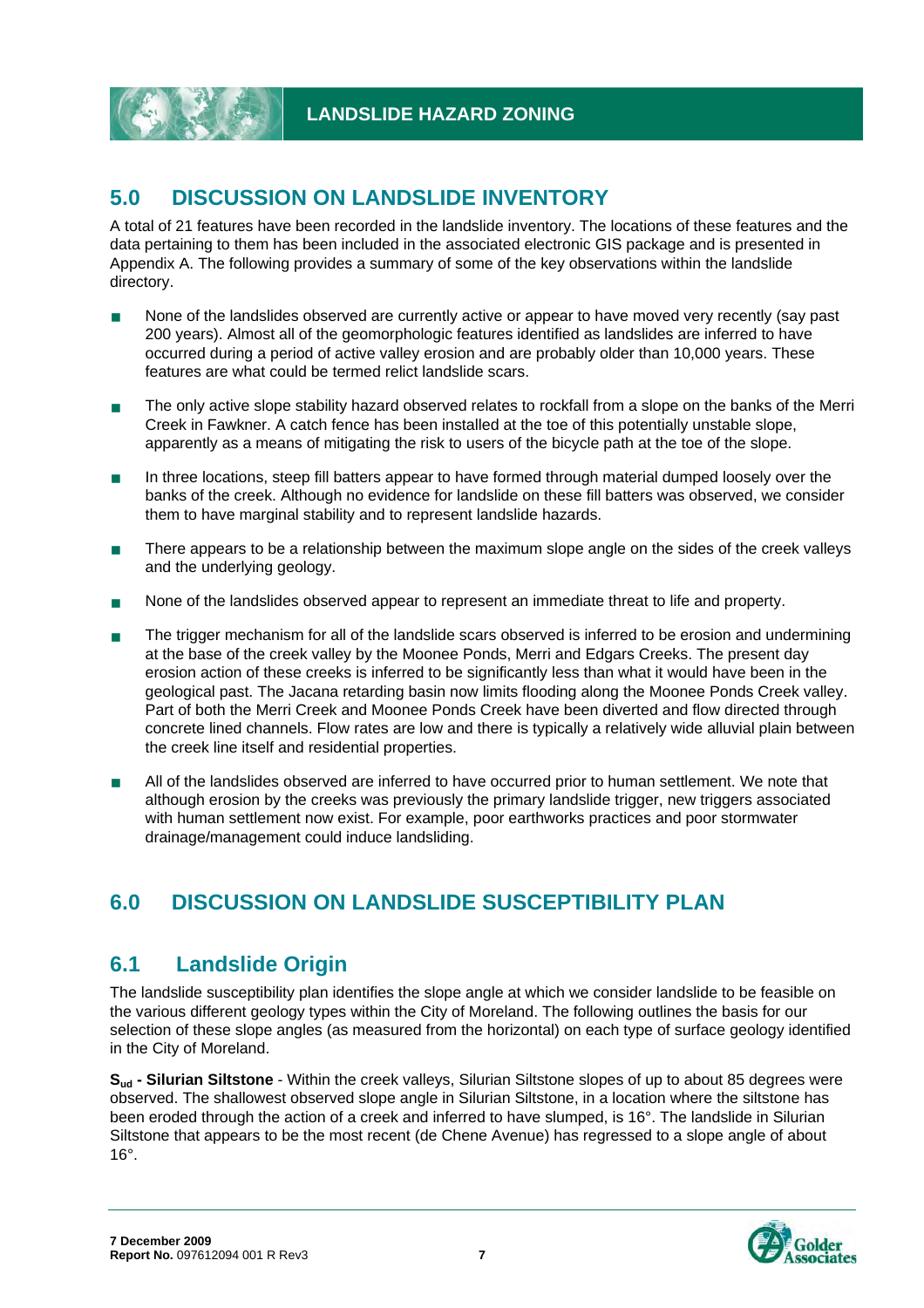Based on our observations within the Moreland City Council area, we consider it feasible that under certain conditions, landslides could occur on slopes formed in Silurian Siltstone steeper than 16°.

#### **Tvo – Tertiary Age Older Volcanics**

Many of the slopes along the Moonee Ponds Creek Valley are formed from this material. No natural slopes steeper than 20° were measured within Older Volcanics, suggesting that this material is probably not stable at slope angles steeper than this. Based on the landslide inventory, the shallowest slope angle at which past slope instability within this material was observed is 12°.

We note that elsewhere in Melbourne, slope instability within this material is well documented. There are currently active landslides within Older Volcanics in Frankston (Olivers Hill), Chirnside Park, and Silvan. Under (for example) the Shire of Yarra Ranges Planning scheme, landslide is assumed to be feasible on natural slopes in Tertiary Older Volcanics steeper than 9° and there are documented active landslides that have occurred on slopes at about this slope angle. We consider it to prudent to assume that given certain conditions, it could be possible for landslides to occur on slopes steeper than 9°.

#### **Tb – Brighton Group Sediments**

This material forms some of the slopes along the Moonee Ponds Creek Valley. The highest measured natural slope angle in the City of Moreland observed in Brighton Group materials is 20°.

Coastal cliffs formed in Brighton Group materials are actively being eroded by wave action at some locations near Black Rock and Sandringham. Regular coastal landslides occur in these areas. These cliffs have been observed to collapse back to a slope angle of 15° to 30°.

We note that the composition of the Brighton Group materials is variable, containing clays and sands. The material composition could have an influence on slope stability. Based on our observations, we consider it feasible that given certain conditions, landslides could occur in Brighton Group materials where slopes are steeper than 15°.

#### **Qnv** – **Newer Volcanics**

The shallowest slope angle observed in the creek valleys in Quaternary Newer Volcanics was 15°. We note that this measurement was made in residual basalt material near the top of this unit. More typically, the Newer Volcanics were observed to adopt a slope angle of about 27°. Where the slope is formed from rock, such as along the Merri Creek valley, subvertical slopes were observed.

The newer volcanics basalt has developed a mantle of highly plastic clay over the surface. This material can be fissured and friable. Golder Associates has been involved in a number of cases around Melbourne (not in the City of Moreland) where slope instability has occurred within basaltic clay at slope angles as shallow as 9°. On the slopes of the Merri and Moonee Ponds Creeks, we infer that whilst residual basaltic clay may have previously developed it has now generally been removed through mechanical erosion.

Based on our observations, we consider it feasible that given certain conditions, instability could occur within this material on natural slope angles steeper than about 15°.

#### Quaternary Age Terrace Alluvium (Q<sub>rt</sub>), Colluvium (Q<sub>c</sub>) and Alluvium (Q<sub>ra</sub>)

These materials were generally encountered at the base of the creek valleys. No instability was observed in these materials. However, we note that given the variable composition and potentially low degree of consolidation of these materials, we assume slope instability is possible where the slope angle exceeds 9°.

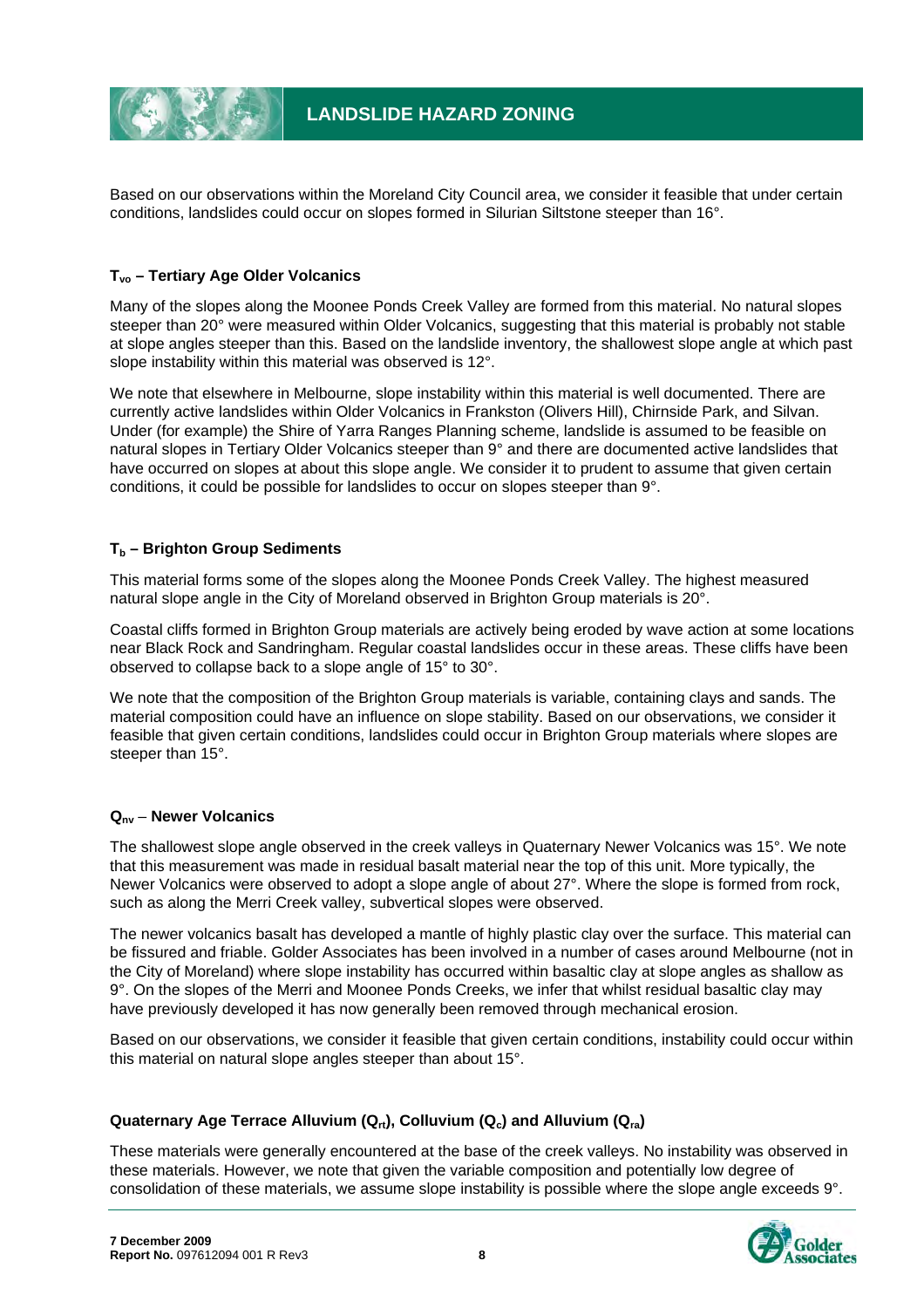# **6.2 Buffer Zones**

There are inherent inaccuracies in the data used to undertake the landslide susceptibility assessment. This includes potential inaccuracies in the surface contours and potential inaccuracies in the geological map, both of which form the basis of the landslide susceptibility map. To account for this potential inaccuracy, we have applied a 10 m buffer zone to the areas assessed as susceptible to landslide as described above.

We further note that landslides on susceptible slopes could affect areas upslope on areas that may not have been delineated as susceptible on the basis of slope angle. The distance upslope of the area that could be affected depends on the height of the slope on which the landslide occurs and the depth of the soil in which it occurs. In developing the landslide inventory, it was noted that none of the landslide scars observed had an estimated depth of greater than 5 m. A landslide with depth of 5 m could potentially influence an area up to 10 m back from the crest of a 2H:1V slope. The 10 m buffer accounts for areas upslope of those where landslides could potentially occur.

A landslide originating on a susceptible slope could mobilise soil or rock debris which could travel downslope and impact upon areas outside of those assessed as susceptible. We have assessed the potential runout distances for landslides originating on susceptible slopes. The run out distance of a landslide is a factor of the soil properties, the amount of water present in the soil at the time of the landslide and the geometry of the slope below that on which the landslide occurs. The methodology described below has been used for assessing runout distance for landslides originating on areas underlain by various geological units.

**Sud - Silurian Siltstone** - Where weathered, this material is clayey. The landslide scars in this material appear to be translational type landslides which would typically remain largely intact upon sliding. Our method for estimating run out distance for landslides originating in this material is based on observations of slipped masses in the Siltstone. Our observations suggest that the slipped siltstone material adopts a slope angle approaching about 15°. We have estimated run out distance by assuming that a failed slope will adopt this angle. A line drawn on a cross section of a slope from the top of the slope at 15° is assumed to intersect the ground at the point where the greatest landslide run out distance would reach.

#### **Tvo – Tertiary Age Older Volcanics**

A similar method has been used as that described above for Silurian Siltstone. Given the high clay content of this material and observations from elsewhere in Melbourne, we assume that this material will remain largely intact during landslide. We have assumed that the failed material could adopt a slope angle of about 12°, the lowest angle observed in this material.

#### T<sub>b</sub> - Brighton Group Sediments

We have assumed that Brighton Group Material could adopt a slope angle of 20° on failure.

#### **Qnv - Newer Volcanics**

We have assumed that debris could adopt a 15° slope angle upon failure.

# **6.3 Summary of Development of Landslide Susceptibility Map**

The landslide susceptibility maps presented in Appendix B and included on the accompanying GIS package were developed using the methodology outlined below. We have rounded the estimated limiting slope angles to a convenient angle expressed as a percentage.

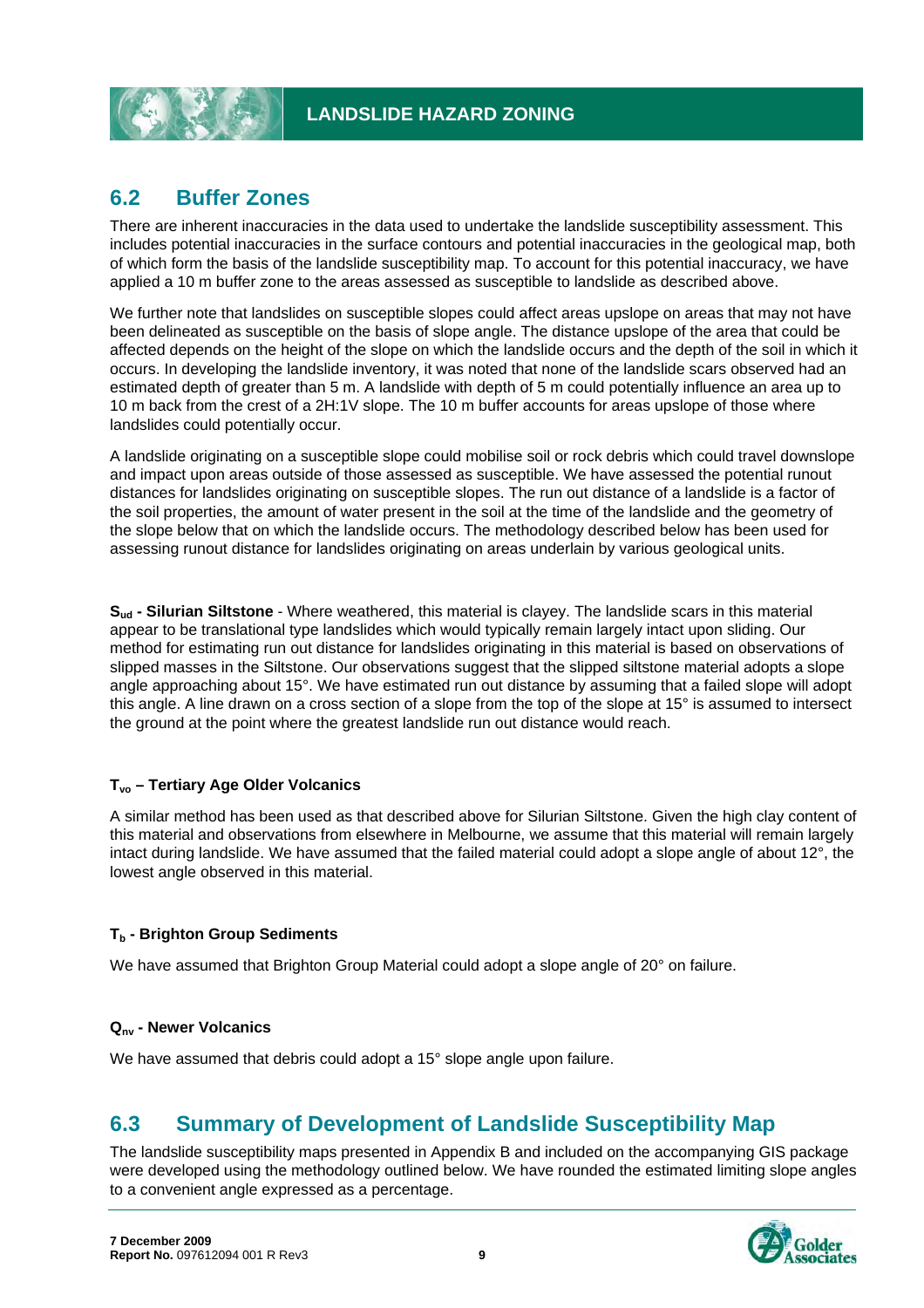

- A GIS query was run to identify all areas on which we have assessed that landslides could originate. This includes:
	- Areas underlain by Silurian Age Siltstone and with slope angle steeper than 30% (16.7°).
	- Areas underlain by Tertiary Age Older Volcanics and with slope angle steeper than 15% (8.5°).
	- Areas underlain by Tertiary Age Brighton Group Sediments and with slope angle steeper than 30%  $(16.7°)$ .
	- Areas underlain by Quaternary Age Newer Volcanics and with slope angle steeper than 30% (16.7°).
	- Areas underlain by Quaternary Colluvium or Alluvium (Qrt, Qrc, Qra) and with slope angle steeper than 15% (8.5°).
- **Polygons were established around those areas identified as susceptible in accordance with the above** query.
- A 10 m buffer was applied to the polygons to account for vulnerable areas upslope of susceptible areas and potential error in contour and geological information.
- Runout distances were plotted downslope of susceptible areas using the methodology described in Section 6.2. We note that with few exceptions, the assessed run out distance was within the 10 m buffer. There was only one area, in Primula Boulevard, Gowanbrae where the assessed runout distance suggests that areas on relatively flat ground downslope of steeper areas could be vulnerable. Further assessment of these areas suggests that the initiation of landslides upslope is unlikely to be a natural occurrence, but rather caused by inappropriate hillside development. As such, we do not consider it appropriate to include areas assessed as vulnerable only to landslide runout (not initiation) within the landslide susceptible areas as to do so would impose unnecessary development controls.

We consider the areas as shown in Appendix C and included on the accompanying GIS package to be suitable as the basis for an erosion management overlay. Note that areas assessed as being susceptible to landslide were further subdivided into areas Hazard Level 1 and Hazard Level 2 as part of the hazard zoning discussed in the following section.

# **7.0 DISCUSSION ON LANDSLIDE HAZARD ZONING**

The landslide hazard zoning builds upon the landslide susceptibility zoning to include an assessment of the likelihood (frequency) and intensity of a landslide occurring on a susceptible area. The frequency of landslides was assessed on the basis of observations made during the site walkover survey.

No active landslides were observed within the City of Moreland, only landslide scars, (now mostly subdued) were observed. The trigger mechanism for most of the landslide scars observed is inferred to be toe erosion induced by the Moonee Ponds and Merri Creeks. As discussed in Section 4.1, the rate of toe erosion was inferred to be much more aggressive in the geological past (greater than 10,000 years ago) than it is today. Further to this, flood controls such as the Jacana retarding basin have been constructed to control flow in the creeks. The primary mechanism that has induced landslides within the City of Moreland has essentially been removed. We are not aware of any naturally occurring landslides within the City of Moreland that have occurred within recorded history.

No evidence for significant debris travel distance was observed during the walkover survey. We note that the geological materials within the City of Moreland are generally cohesive materials. Upon occurrence of a landslide these materials are likely to stay largely intact and travel relatively short distances at slow velocities rather than develop into rapidly moving debris flows. The only rapid debris flow type landslides that we are aware of within the Melbourne area have either occurred in fill material or weathered felsic rocks (Mt.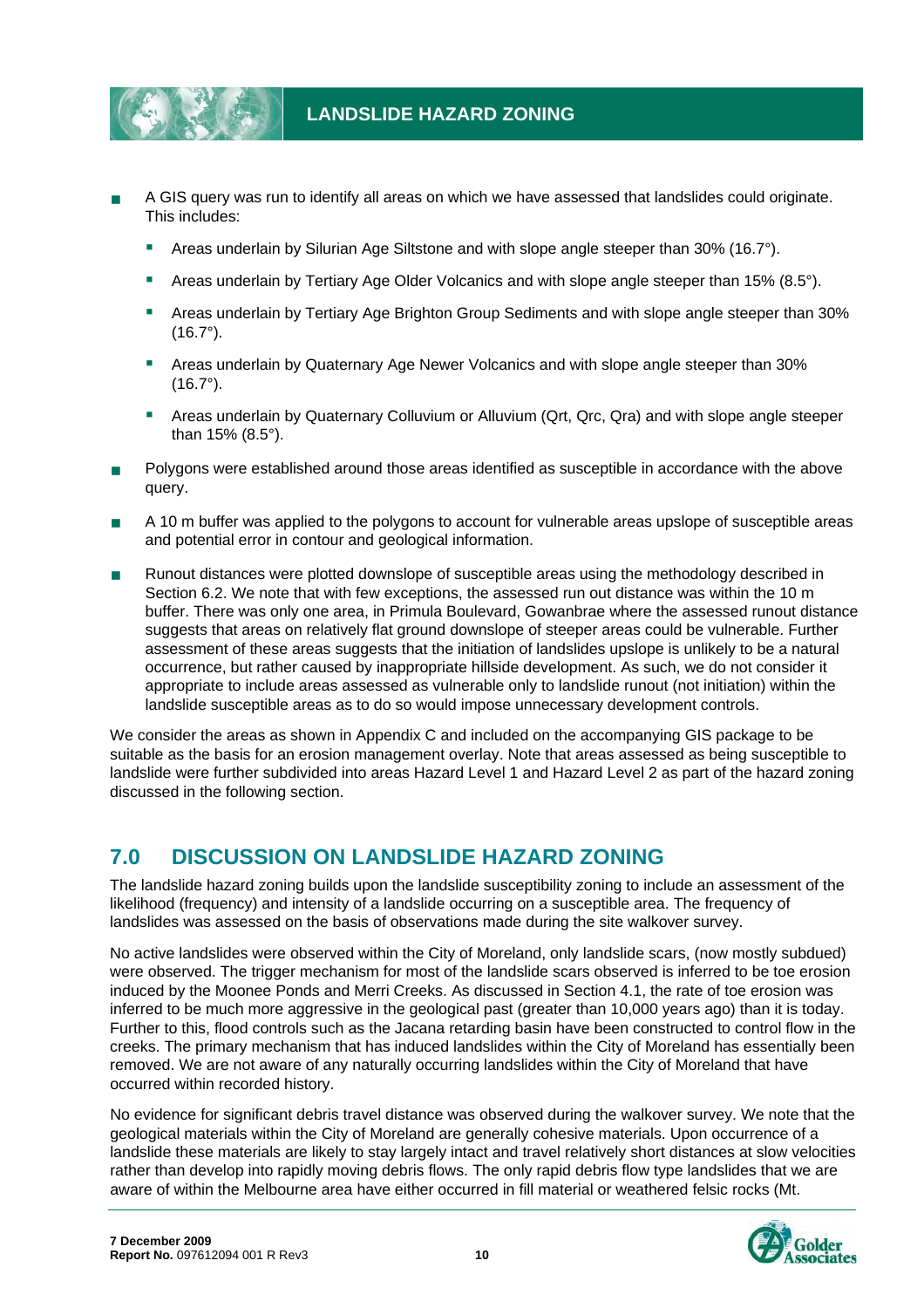# **LANDSLIDE HAZARD ZONING**

Dandenong Volcanics). We note that there are no documented occurrences of igneous rocks within the City of Moreland. However, fill material is present some of which does not appear to have been placed with engineering supervision and which may be subject to slope instability.

We consider the likelihood and intensity of naturally occurring landslides to be very low in most of the susceptible areas, based on the observation that slopes formed on a particular geology have regressed back to a maximum slope angle. There are however, localised instances where the slopes are unusually steep. Some of these unusually steep slopes have formed naturally, and some have formed through man made cut and fill modifications to the slope. Based on the slope angles measured on the contour plans provided to us and on our field observations (landslide inventory), we have identified slope angles underlain by various geology that represent the maximum slope angle typically adopted in these materials. Slope angles steeper than these are considered over steep. These slope angles have been defined as follows:

- **Any slope steeper than 50% (26.5°). This classification is expected to capture steep fill embankments.**
- Slopes on Tertiary Older Volcanics  $(T_{ov})$  steeper than 30% (16.7°).
- Slopes on Tertiary Brighton Group  $(T_b)$  steeper than 35% (19.3°).
- Slopes on Quaternary Age alluvium and colluvium (Qrt, Qrc and Qra) steeper than 30% (16.7°).

Areas underlain by the slopes as described above have been identified using a GIS based query.

# **7.1 Development of Landslide Hazard Map**

Those areas identified using a GIS based query as steeper than the typically naturally occurring maximum slope angle are zoned as 'Hazard Level 1' (HL1). The remaining areas susceptible to landslide have been zoned as a 'Hazard Level 2' (HL2). The boundaries of the HL1 zones were plotted manually on the basis of the GIS based query results. A second site visit was undertaken to areas classified as HL1 as a means of checking the zoning and adjustments to zone boundaries made as appropriate.

Table 1 below summarises those areas zoned as HL1 which affect residential allotments. Note that areas zoned HL1 within public land have been omitted from the table. The landslide hazard maps are presented in Appendix C and on the accompanying GIS package.

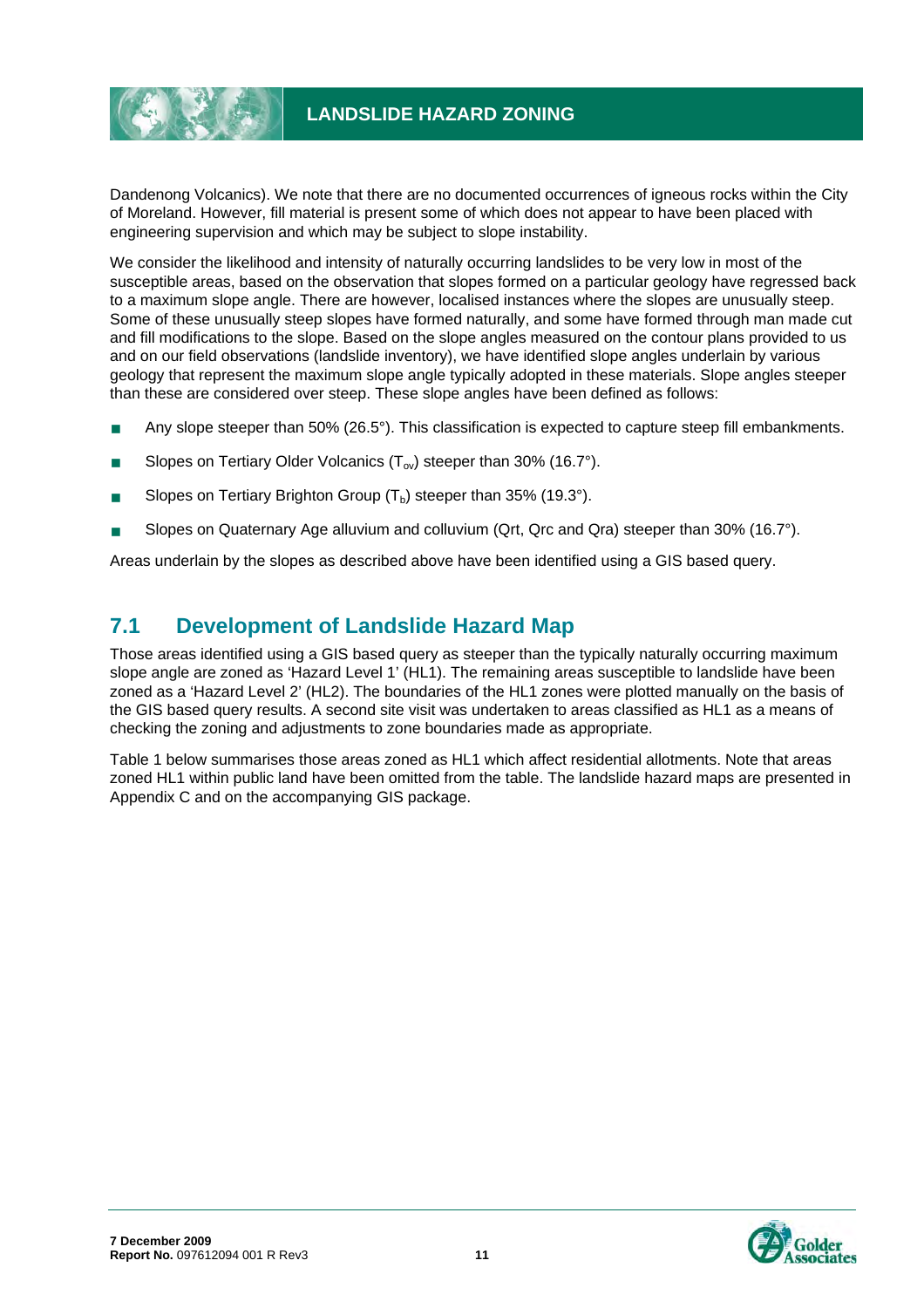

| <b>Streets Affected</b>                       | <b>Suburb</b>        | Approximate<br>Area $(m2)$ | Map*<br><b>Number</b> | <b>Number of</b><br><b>Allotments</b><br><b>Affected</b> | <b>Comments</b>                                                                                                             |
|-----------------------------------------------|----------------------|----------------------------|-----------------------|----------------------------------------------------------|-----------------------------------------------------------------------------------------------------------------------------|
| Primula Boulevard                             | Gowanbrae            | 10,000                     | 01                    | $\overline{2}$                                           | Steep outcrop of basalt.<br>Adjusted from GIS indications<br>based on site visit.                                           |
| Devereaux St West<br>New St                   | Oak Park             | 22,500                     | 08                    | 34                                                       | Steep slopes expose Older<br><b>Volcanics and Brighton Group</b><br>Sediments. Some poor<br>hillside practice in this area. |
| <b>Outlook Drive</b>                          | Glenroy              | 3,750                      | 08                    | 3                                                        | Slope formed in fill placed<br>over pre-existing valley<br>slopes.                                                          |
| <b>Forster Court</b><br><b>Wheeler Street</b> | Pascoe Vale<br>South | 8,750                      | 19                    | 19                                                       | Steep slopes expose older<br>volcanics. Some poor hillside<br>practice in this area.                                        |
| <b>Turnbull Drive</b>                         | Pascoe Vale<br>South | 6,250                      | 19                    | 3                                                        | Cutting associated with creek<br>diversion. Allotments in close<br>proximity to cutting.                                    |
| <b>TOTALS</b>                                 |                      | 51,520                     |                       | 61                                                       |                                                                                                                             |

#### **Table 1: Summary of Areas Zoned as Hazard Level 1**

\* Refer to Appendix C

# **7.2 Summary of Hazard Level 1 and Hazard Level 2 Zones**

The following briefly summarises the basis behind the Hazard Levels and the implications of each zoning.

#### **Hazard Level 2 Zones**

Areas zoned as Hazard Level 2 are those within which our assessment suggests that landslide could occur given unfavourable conditions. Our assessment suggests that natural trigger mechanisms such as slope undercutting by the creek are unlikely to induce landslides. However, landslide could be induced by man made conditions and development such as:

- Over steep or poorly placed fill materials.
- Over steep unretained cuts.
- Poorly designed or maintained drainage or other concentration of water in the soil.
- Poorly designed or constructed retaining walls.

To manage the risk of landslide on properties classified as HL2 with respect to slope instability, we recommend that planning and development controls are implemented. Suggested controls, including a geotechnical assessment and restrictions on earthworks are discussed in greater detail in Section 8 and tabulated in Appendix F.

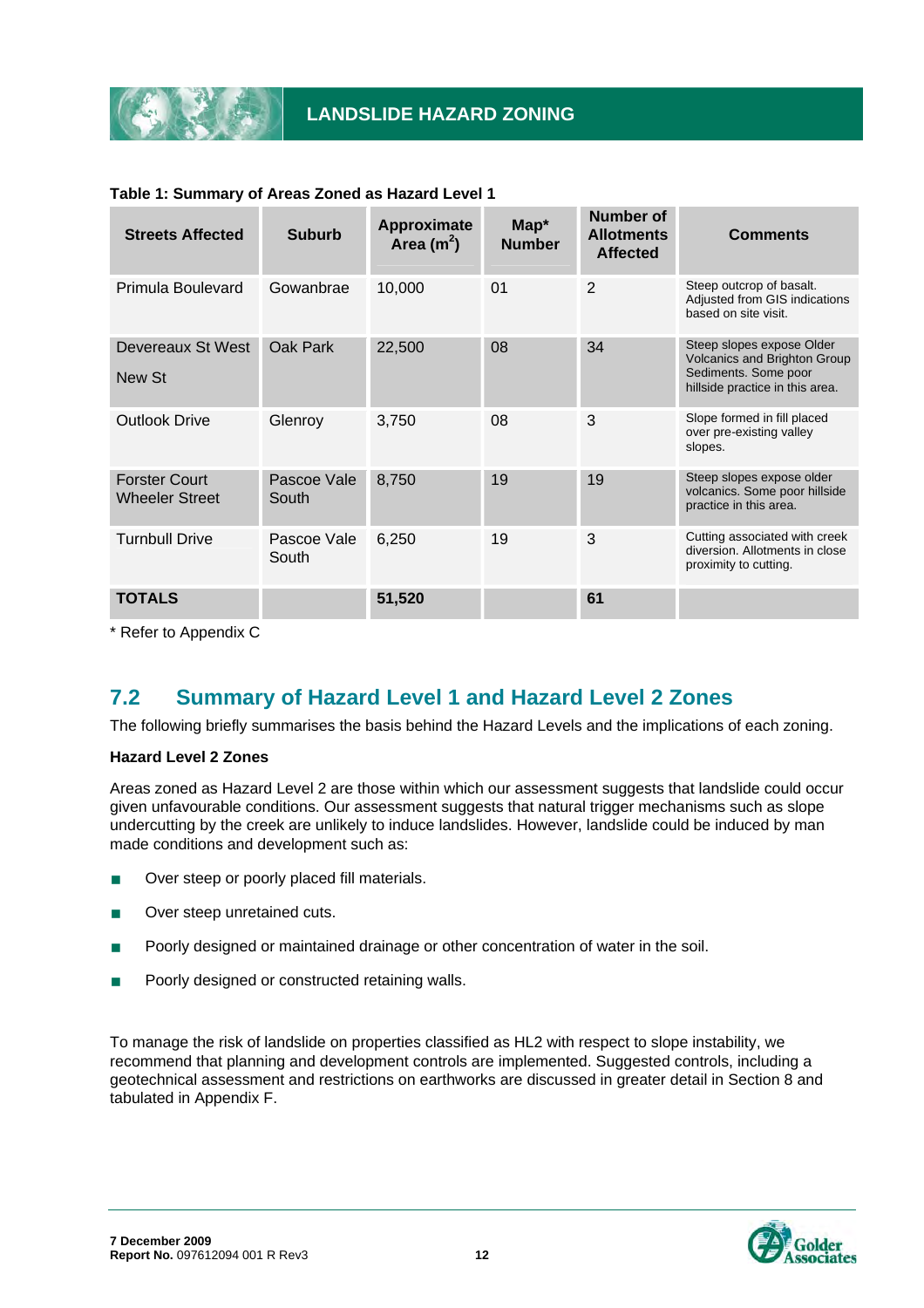

#### **Hazard Level 1 Zones**

These are areas that our assessment suggests could be affected by naturally occurring landslides, and which due to their higher slope angle are more susceptible to human induced landslides. We recommend that planning controls on these sites include a landslide risk assessment undertaken in accordance with the AGS 2007 guidelines.

Table 2 presents a summary of our basis for zoning sites as either HL1 or HL2.

|  | Geology                                              | <b>Hazard Level 2</b><br><b>Slope Angles</b> | <b>Hazard Level 1</b><br><b>Slope Angles</b> |  |
|--|------------------------------------------------------|----------------------------------------------|----------------------------------------------|--|
|  | Silurian Siltstone (Sud)                             | $>$ 30% (16.7°)                              | $> 50\%$ (26.5°)                             |  |
|  | Tertiary Older Volcanics (Tvo)                       | $> 15\%$ (8.5°)                              | $>$ 30% (16.7°)                              |  |
|  | Tertiary Brighton Group (Tb)                         | $>$ 30% (16.7°)                              | $>$ 35% (19.3°)                              |  |
|  | Quaternary Newer Volcanics (Qnv)                     | $>$ 30% (16.7°)                              | $> 50\%$ (26.5°)                             |  |
|  | Quaternary Alluvium and Colluvium<br>(Qrt, Qrc, Qra) | $> 15\%$ (8.5°)                              | $>$ 30% (16.7°)                              |  |

#### **Table 2: Summary of Basis for Hazard Classifications**

# **8.0 RECOMMENDED DEVELOPMENT CONTROLS**

### **8.1 Basis for Development Controls**

Our assessment suggests that most of the natural slopes with the City of Moreland were formed thousands of years ago and that the geological processes leading to their formation are generally no longer active. The most likely cause of slope instability is inappropriate hillside development. AGS 2007 provides a series of 'Geo Guides' which are intended to provide general information on landslides and appropriate hillside development. These have been reproduced and are presented in Appendix E of this report. Geoguide LR8 presents some examples of good and bad hillside construction practice.

Good hillside practice is based around preservation of existing slope conditions. Within the City of Moreland, where slopes are inferred to have remained stable over thousands of years, we consider that preservation of natural slope conditions should be a fundamental guiding principal of planning and development controls. In particular, development should seek to:

- **Preserve the natural slope geometry as much as possible by minimising earthworks.**
- Preserve the soil groundwater condition by limiting the potential for groundwater ingress and retaining vegetation.

Development on landslide susceptible sites should be undertaken with input from a geotechnical practitioner. The higher the hazard, the greater the importance of observing good hillside practice and obtaining geotechnical advice.

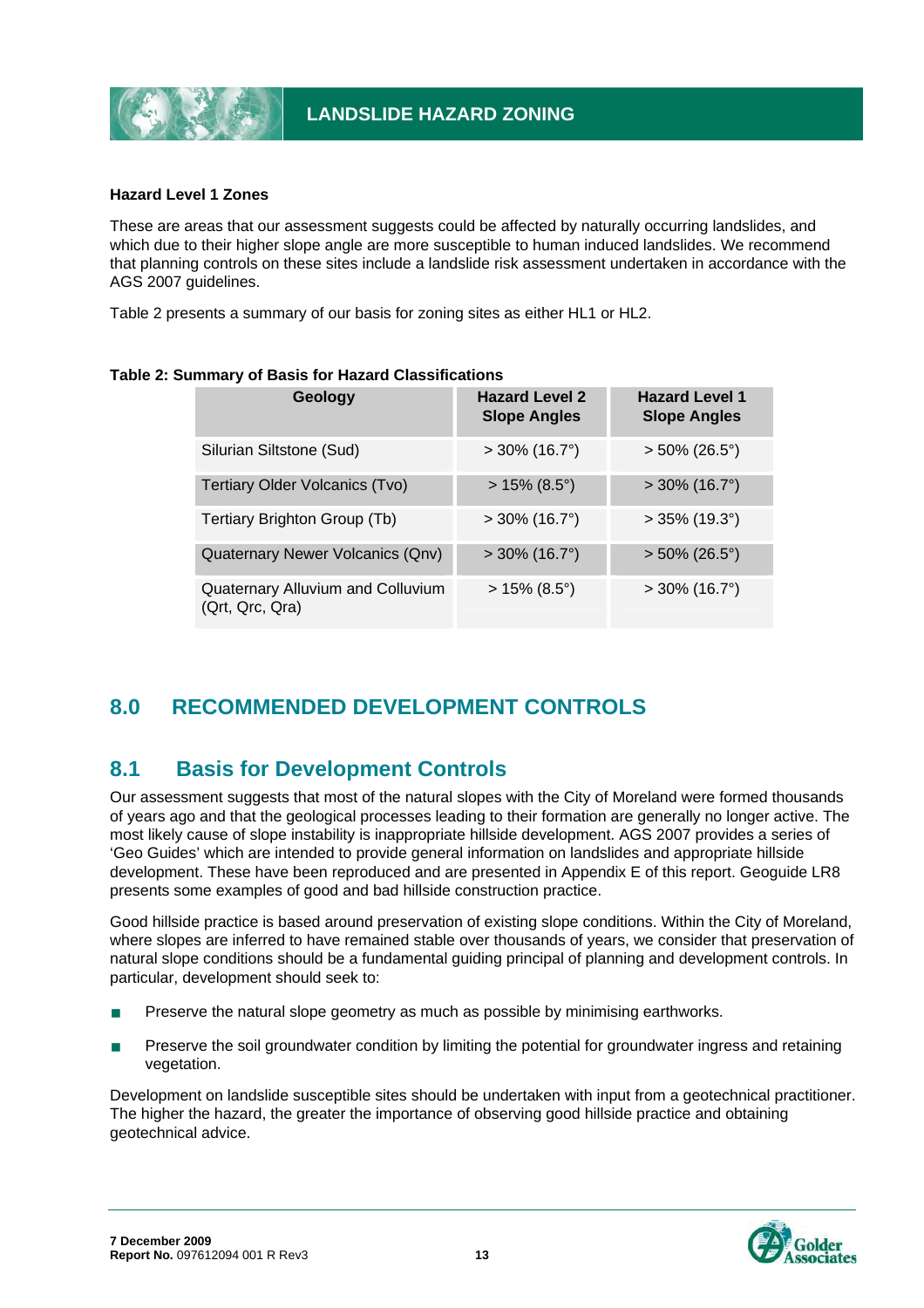

# **8.2 Planning and Development Controls for Sites Zoned as Hazard Level 2 with Respect to Slope Stability**

### **8.2.1 Application of Planning and Development Controls**

The following summarises planning and development controls that we consider suitable for sites zoned as Hazard Level 2. Further planning and development guidelines are presented in Appendix E. We recommend application of these development controls where:

- The proposed development is on or partly on an area zoned as Hazard Level 2.
- No part of the allotment is zoned as Hazard Level 1.

Consideration may be given to exemptions to minor development. Examples of potential exemptions which may be considered by Council are set out in Appendix D..

#### **8.2.2 Planning and Development Controls**

The following planning and development controls are recommended on Hazard Level 2 sites.

#### **Site Specific Geotechnical Assessment**

Whilst this study provides information on landslide hazard, we note that the information upon which it is based may have some errors associated with it. Potential errors and limitations are discussed further in Section 11. We recommend that a site specific geotechnical assessment is submitted as part of planning applications on HL2 sites. Our recommended requirements for the geotechnical assessment are presented within the draft EMO included in Appendix D.

The objectives of the geotechnical assessment are to:

- Confirm or otherwise that the hazard zoning is appropriate.
- $\blacksquare$  Identify evidence for slope instability on the site.
- **Assess the potential impact of the proposed development on the slope stability of the site.**
- Determine whether a risk assessment in accordance with AGS2007 is appropriate given the proposed development on the site.

The geotechnical assessment should be undertaken by a "geotechnical practitioner" where a geotechnical practitioner is defined as:

- A Degree qualified Geotechnical Engineer or Engineering Geologist; and
- **Has achieved chartered professional status being a Chartered Professional Engineer (CPEng), A** Chartered Professional Geologist (CPGeo or CGeol), Registered Professional Geologist (RPGeo); and
- Has experience in the identification and management of slope stability problems and landslide as a core competence.

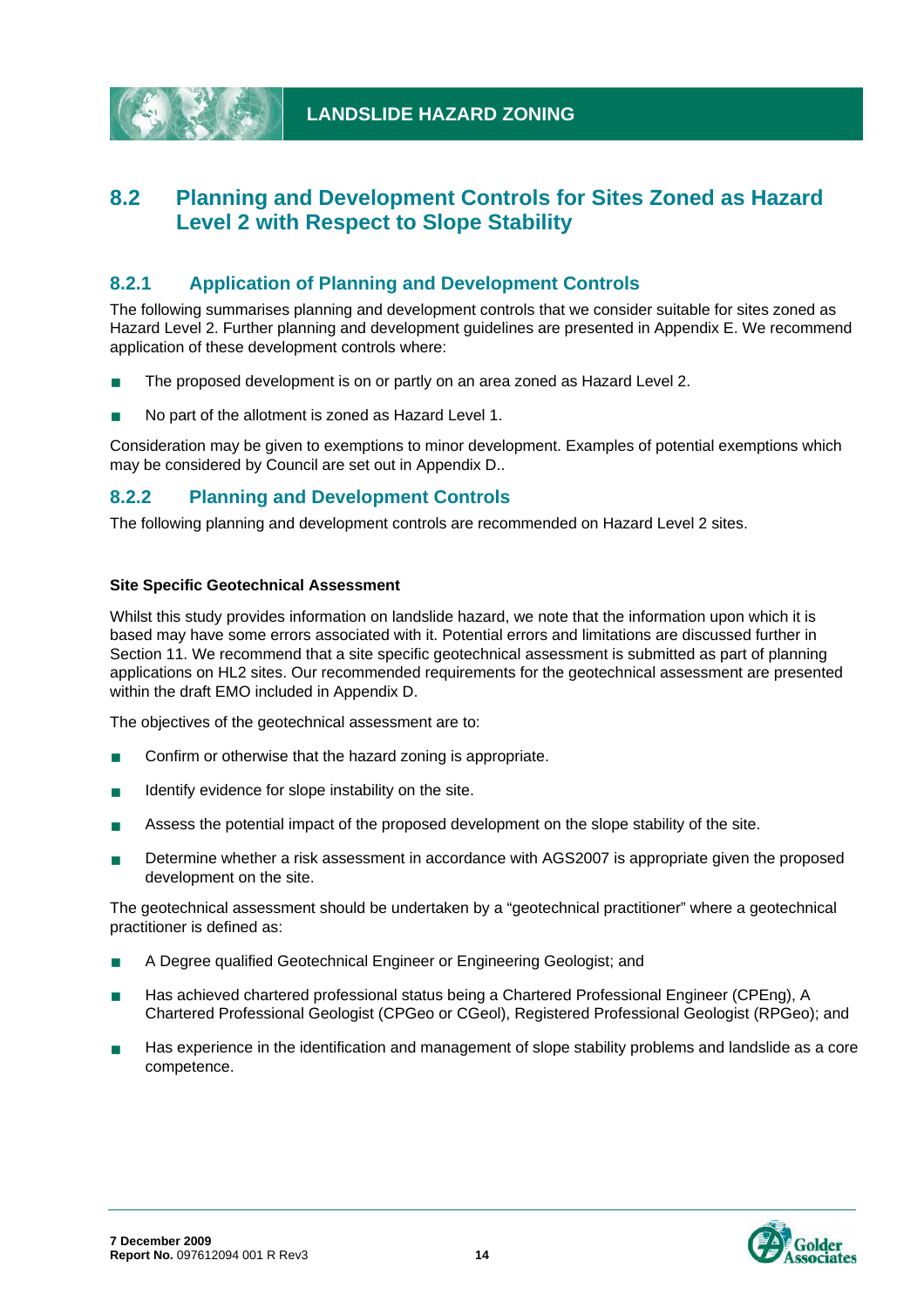

Appendix G presents a landslide checklist which we recommend is completed by the geotechnical practitioner and submitted with the planning application. In addition, the geotechnical assessment should contain a *Geotechnical Declaration* by the author verifying their expertise, the contents and report conclusion. Copies of the *Geotechnical Declaration* form can be obtained by contacting the Responsible Authority. The geotechnical assessment should also contain recommendations which:

- Support the data and all stated assumptions contained in the assessment and is capable of being verified by peer review.
- State whether or not a Landslide Risk Assessment is required.
- Where it is considered that a Landslide Risk Assessment is not required, states that, in the opinion of the Geotechnical Practitioner, the development can be carried out in a manner that will not adversely increase the landslide risk to life or property affecting the subject lot or adjoining nearby land.
- **Provide justification, including any necessary calculations, for the conclusion.**
- State whether or not the development should only be approved subject to conditions, and if so state recommendations of what conditions should be required, including, but without limitation conditions relating to:
	- The determination of appropriate footing levels and foundation materials and in any structural works, including all footings and retaining walls;
	- The location/s of and depth/s of earth and rock cut and fill;
	- **The construction of any excavations and fill and the method of retention of such works;**
	- Any details of surface and subsurface drainage;
	- **The selection and design of a building structure system to minimise the effects of all identified** geotechnical hazards;
	- Retention, replanting and new planting of vegetation;
	- Any drainage and effluent discharge;
	- Any necessary ongoing mitigation and maintenance measures and any recommended periodic inspections, including performance measures;
	- The time within which works must be completed after commencement and the location/s and period in which materials associated with the development can be stockpiled;
	- Any requirements for geotechnical inspections and approvals that may need to be incorporated into a construction work plan for building approval purposes.

#### **Earthworks**

We recommend that earthworks on sites zoned HL2 are undertaken in accordance with the following:

- Retain natural contours where possible. Do not make large cuts or fills. Do not block existing watercourses by earthworks.
- Unsupported cut depths must not exceed 1.0 m and maximum batters should not exceed 1V:2H (V = Vertical, H = Horizontal). Steeper and/or higher cuts should be supported by an engineer designed retaining wall. Drainage measures should be provided to prevent erosion of cuts. Where possible, cut batters should be re-vegetated.

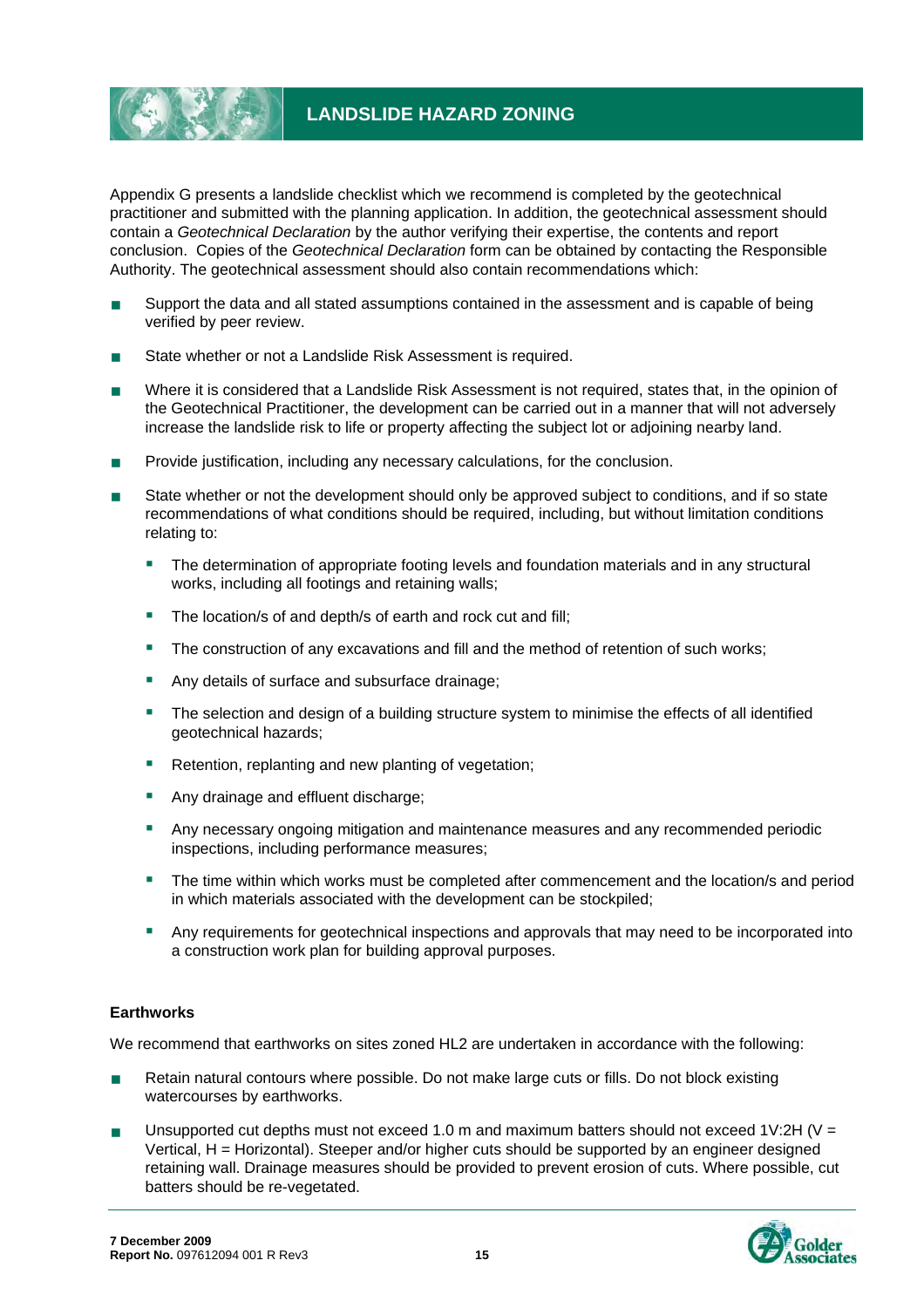

Unsupported fill thickness must not exceed 1.0 m. and batters must not exceed 1V:2H (V = Vertical, H = Horizontal). Steeper and/or higher fill batters should be supported by an engineer designed retaining wall. Remove vegetation and topsoil before placing fill. Use clean fill materials and compact to appropriate standards. Key fill into the natural slope. Provide surface and subsurface drainage as appropriate.

#### **Drainage and Vegetation**

- Retain natural vegetation where appropriate.
- **Collect surface run off and discharge to street drainage or natural water courses. Provide drains uphill** of structures, cuts and fills. Line drains to minimise infiltration and erosion. Do not allow water to pond on site or to concentrate in soils.
- Provide underdrainage to tanks and swimming pools.
- Dispose of waste water to mains sewer only.

#### **Structures**

- Use floor plans that minimise the amount of earthworks required on the site.
- Do not found structures on loose fill, unstable ground or topsoil. Found in rock or competent natural soils.
- Retaining walls should be founded in rock and engineer designed to account for water pressure and sloping backfill.

# **8.3 Planning and Development Controls for Sites Zoned as Hazard Level 1 with Respect to Slope Stability**

#### **8.3.1 Application of Planning and Development Controls**

We recommend that the planning and development controls for sites zoned as HL1 are implemented where:

- The proposed development is on or partly on an area zoned as HL1.
- Where a site specific geotechnical assessment recommends a site hazard zoning of HL1 or that a risk assessment in accordance with AGS 2007 is required.

Consideration may be given to exemptions to minor development. Appendix D lists suggested exemptions to development controls..

#### **8.3.2 Planning and Development Controls**

The following planning and development controls are recommended. These are also presented in Appendix E as information sheets.

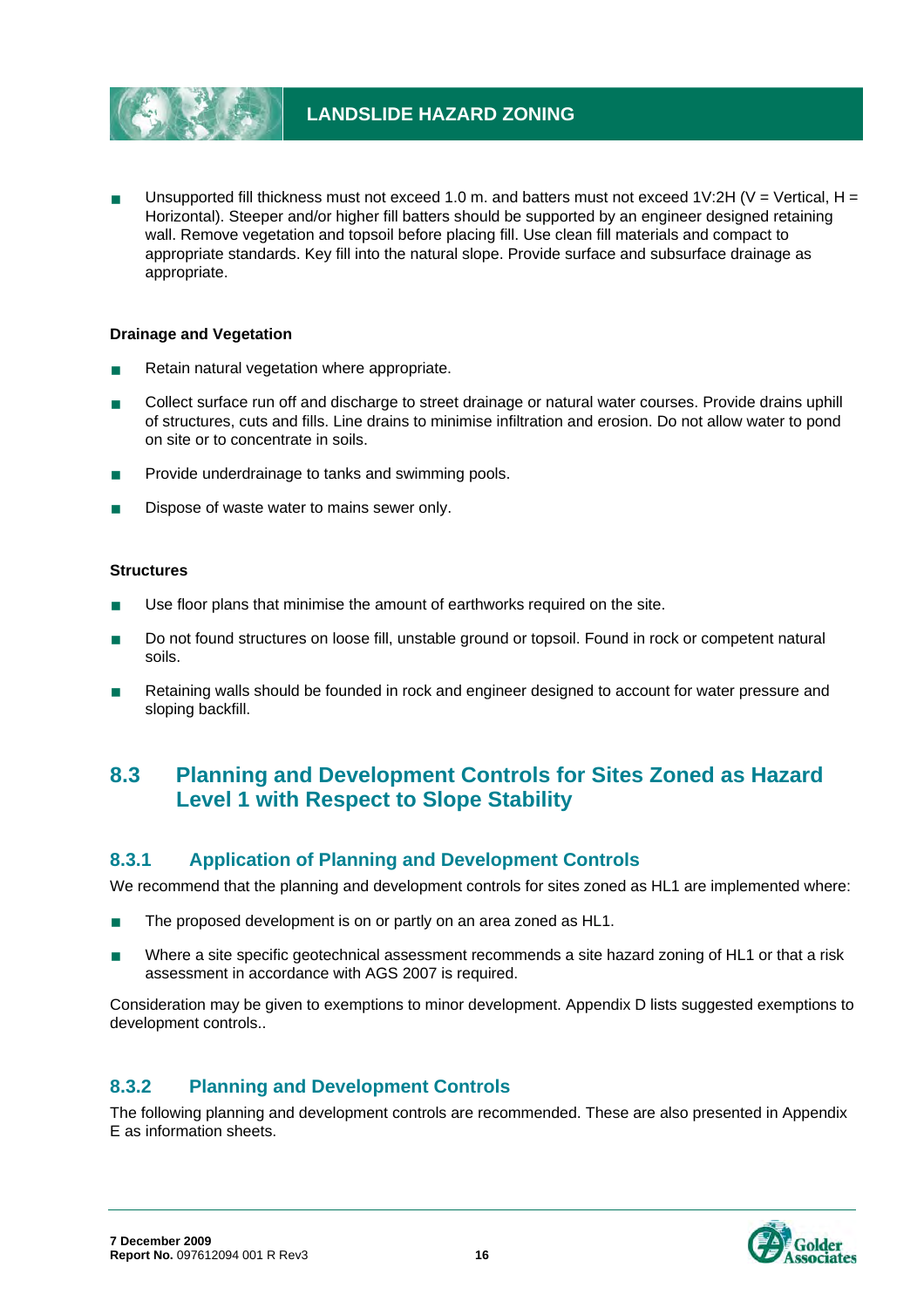#### **Landslide Risk Assessment**

A landslide risk assessment is a more comprehensive assessment of the implications of landslide than a geotechnical assessment. The assessment must be undertaken in accordance with the AGS2007 guidelines, by a geotechnical practitioner (as defined in Section 8.2.2) and should include an assessment of the risk to life and property specific to the proposed development.

The risk assessment report should then present recommendations for the proposed development such that the risk to life and property on the site is within tolerable limits. In some cases the recommendation may be that development not proceed. A landslide risk assessment should contain a conclusion as to whether the subject lot is suitable for the proposed development. This must be in the form of a specific statement that the subject lot is suitable, or can be made suitable, for the proposed development and that the subject lot and/or the proposed development can meet the tolerable risk criteria. We note that AGS 2007 recommends that risk to life for new residential development should be less than 10<sup>-5</sup> per annum. However AGS 2007 notes that the decision on the level of risk to adopt must ultimately be made by the Responsible Authority.

#### **Development Controls**

The landslide risk assessment may recommend site specific development controls. These development controls should not be less onerous than those recommended above for HL2 sites.

# **9.0 SCHEDULE TO THE EROSION MANAGEMENT OVERLAY**

Appendix D to this report contains an example Schedule to the EMO which is provided for Moreland City Council's consideration. It may be modified and used as the basis for interim or permanent planning controls.

### **10.0 DISCUSSION AND LIMITATIONS**

There are a number of important limitations of this study which should be noted. These are explained below.

# **10.1 Missed Landslides**

Landslides recorded in the landslide inventory were located using a combination of air photo assessment, site walkover and review of previous geotechnical assessments. It is unlikely that all landslides within the City of Moreland have been located. The landslide inventory has been established such that additional landslide information can be recorded as required.

However, the basis for the hazard classification reported in this study is an assessment of the geomorphological development of the Moonee Ponds and Merri Creeks. This assessment suggests that the processes which led to landslides in the geological past are not presently active. Whilst the identification of past landslides is important in understanding relevant geomorphological processes and developing limiting slope angles, they may not present a significant present day risk.

### **10.2 Accuracy of Zone Boundaries**

The zoning is based on contour plans provided by the City of Moreland and geological maps obtained from the Geological Survey of Victoria. Inaccuracies in this data may translate into inaccuracies in the overlays presented in this report.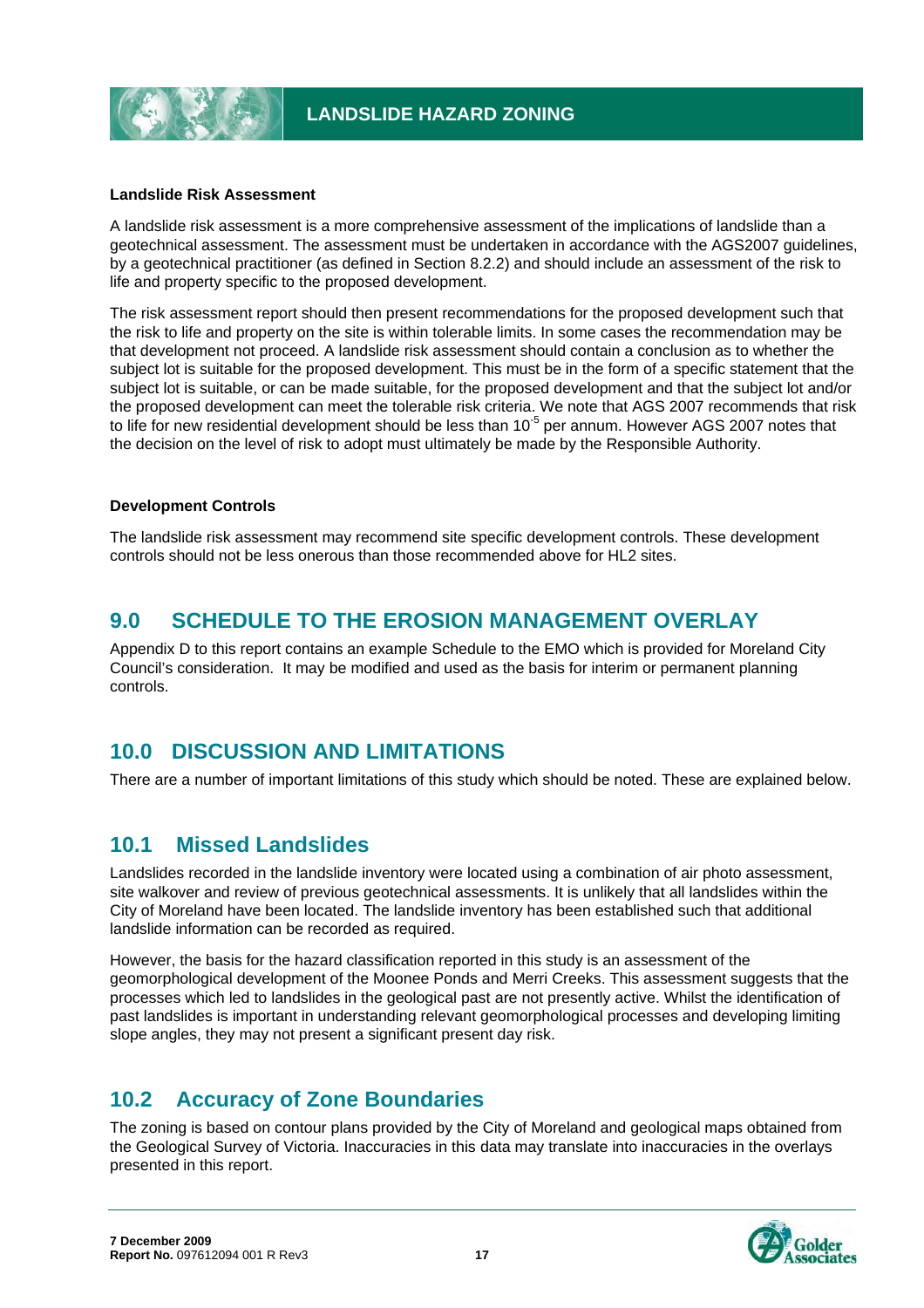

We note that whilst the boundaries of areas zoned as Hazard Level 1 were confirmed by site visit, the boundaries of areas zoned HL2 were not. It is possible that site specific geotechnical assessment may reveal inaccuracies in the boundaries. A revision of the boundaries may be appropriate in some circumstances. Where this is the case, we recommend that Golder Associates be contacted to review the proposed boundary modification.

# **10.3 Development Types**

The development controls included in this report consider only private development, specifically residential type development. We have not made any attempt to consider other types of development such as roads, railways and other public infrastructure. We recommend that project specific geotechnical assessment be undertaken for such development and note that some of the recommended development controls in this report could be inappropriate for such development.

# **10.4 Landslide Runout Distance**

We have estimated landslide runout distances in some areas. Whilst these have not been incorporated into the landslide susceptibility map, they may be useful for planning purposes and we have provided this information accordingly. This information has not been included as we do not consider it appropriate that development controls be imposed on allotments on relatively flat ground. However, they can be used to provide an indication of the off site consequences of poor hillside development in some areas.

# **10.5 Boulder Dislodgement**

A form of slope instability not assessed as part of this study is that of rock boulder dislodgement. It is possible that boulders dislodged on properties located on slopes could roll downslope and impact upon properties or assets. Boulder dislodgement is most to likely occur as a result of site disturbance such as earthworks. The recommended development controls for earthworks may go some way to limiting the likelihood of boulder dislodgement, however this remains and inherent risk not specifically addresses by the landslide hazard mapping.

# **10.6 Other Limitations**

Your attention is drawn to the document - "Limitations" (LEG04, RL1), which is included in Appendix I of this report. The statements presented in this document are intended to advise you of what your realistic expectations of this report should be. The document is not intended to reduce the level of responsibility accepted by Golder Associates, but rather to ensure that all parties who may rely on this report are aware of the responsibilities each assumes in so doing.

We would be pleased to answer any questions the reader may have regarding these 'Limitations'.